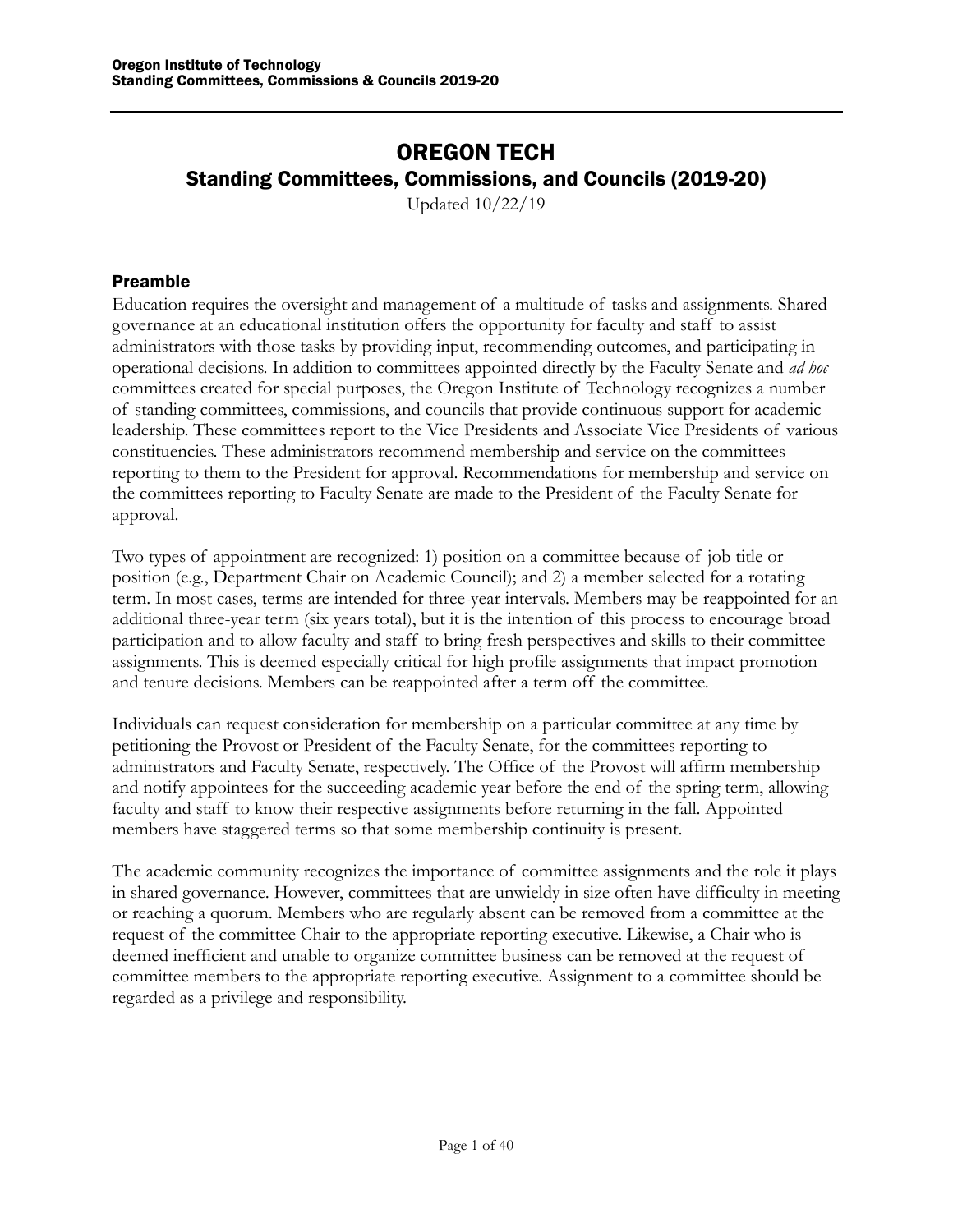# Contents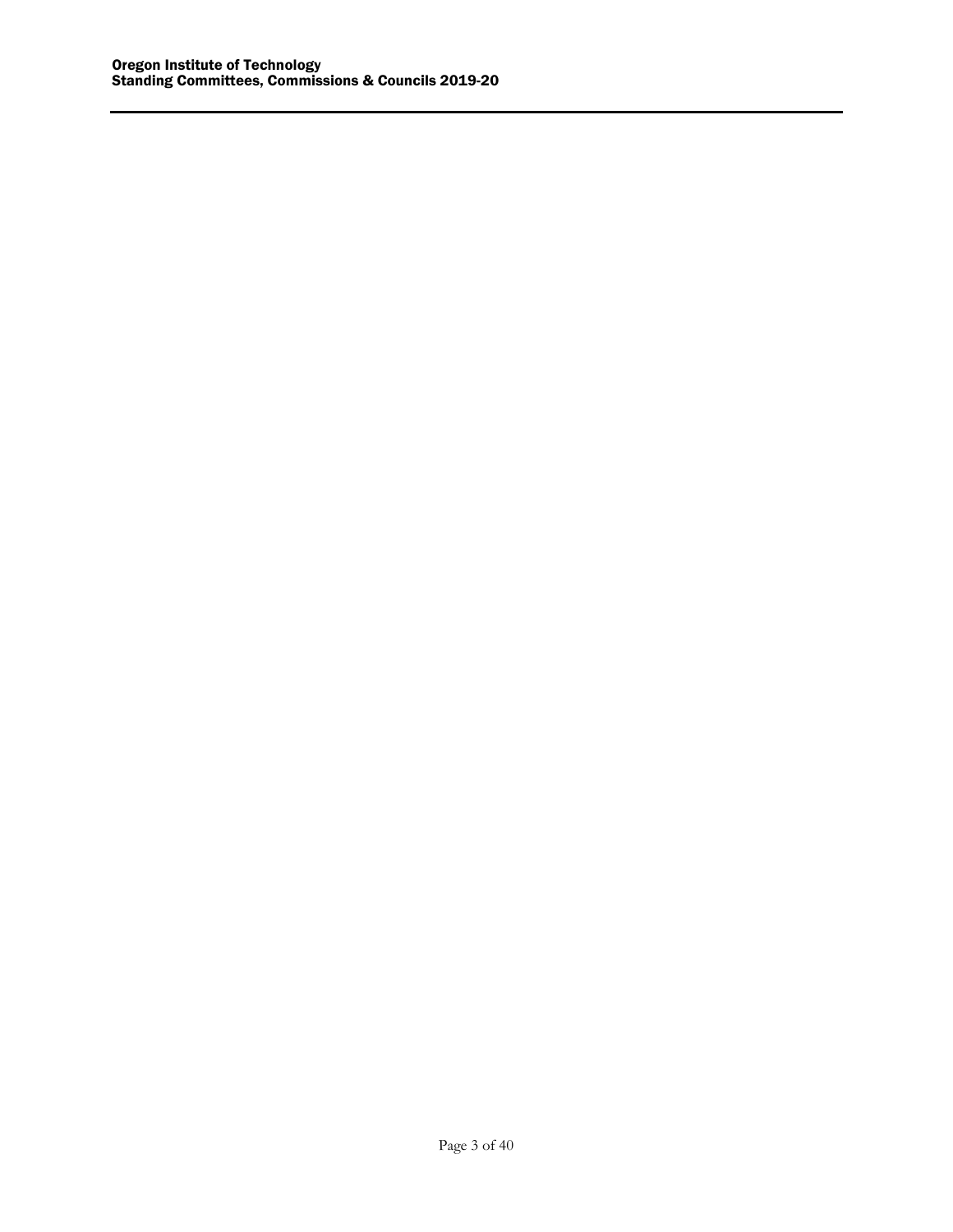## PRESIDENT'S OFFICE

#### <span id="page-3-0"></span>Oregon Tech President's Council

To assist in the formulation, drafting, revision, recommendation, and maintenance of the Board's and University's policies, the Board directs the President to establish and maintain a policy council. The Oregon Tech President's Council ("Council") will be convened by the President or President's designee on at least an annual basis. With the approval of the President, potential members of the Council may consist of, but are not limited to, the Provost, Vice Presidents, Associate Vice Presidents, Deans of the Colleges, Chief Human Resources and Civil Rights Officer, Presidents of Faculty Senate and Associated Students of Oregon Institute of Technology, and the Chair of the Administrative Council. University General Counsel will serve as Secretary and provide templates.

The President's Council is a consultative, multi-functional group designed to provide valuable input and advice to the President on the categories of authority described in this Board Policy. The President's Council has the supplementary responsibilities to: 1) identify and seek solutions to problems crossing college jurisdictions; 2) maximize the planning efforts of the institution; and 3) enhance the communication processes within the institution.

Chair: Joanna Mott, Provost and Vice President for Academic Affairs Thomas Keyser, Dean, College of Engineering, Technology, and Management Dan Peterson, Interim Dean, College of Health, Arts and Sciences Brian Fox, Vice President for Finance and Administration Erin Foley, Vice President for Student Affairs and Dean of Students Erika Veth, Associate Vice President of Strategic Enrollment Management Abdy Afjeh, Associate Provost Research and Academic Affairs Di Saunders, Associate Vice President for Communication and Public Affairs Tracy Ricketts, Associate Vice President for Development and Alumni Relations Connie Atchley, Associate Vice President and Chief Information Officer Maureen De Armond, Associate Vice President, Human Resources Terri Torres, President, Faculty Senate Zach Jones, Chair, Administrative Council Samantha Henkell, President, ASOIT - Klamath Falls Stefan Valenzuela, President, ASOIT - Portland Metro

Sandra Fox, Board Secretary, Board of Trustees, *Ex Officio* Adria Paschal, Senior Executive Assistant, *Ex Officio* David Groff, University General Counsel, *Ex Officio*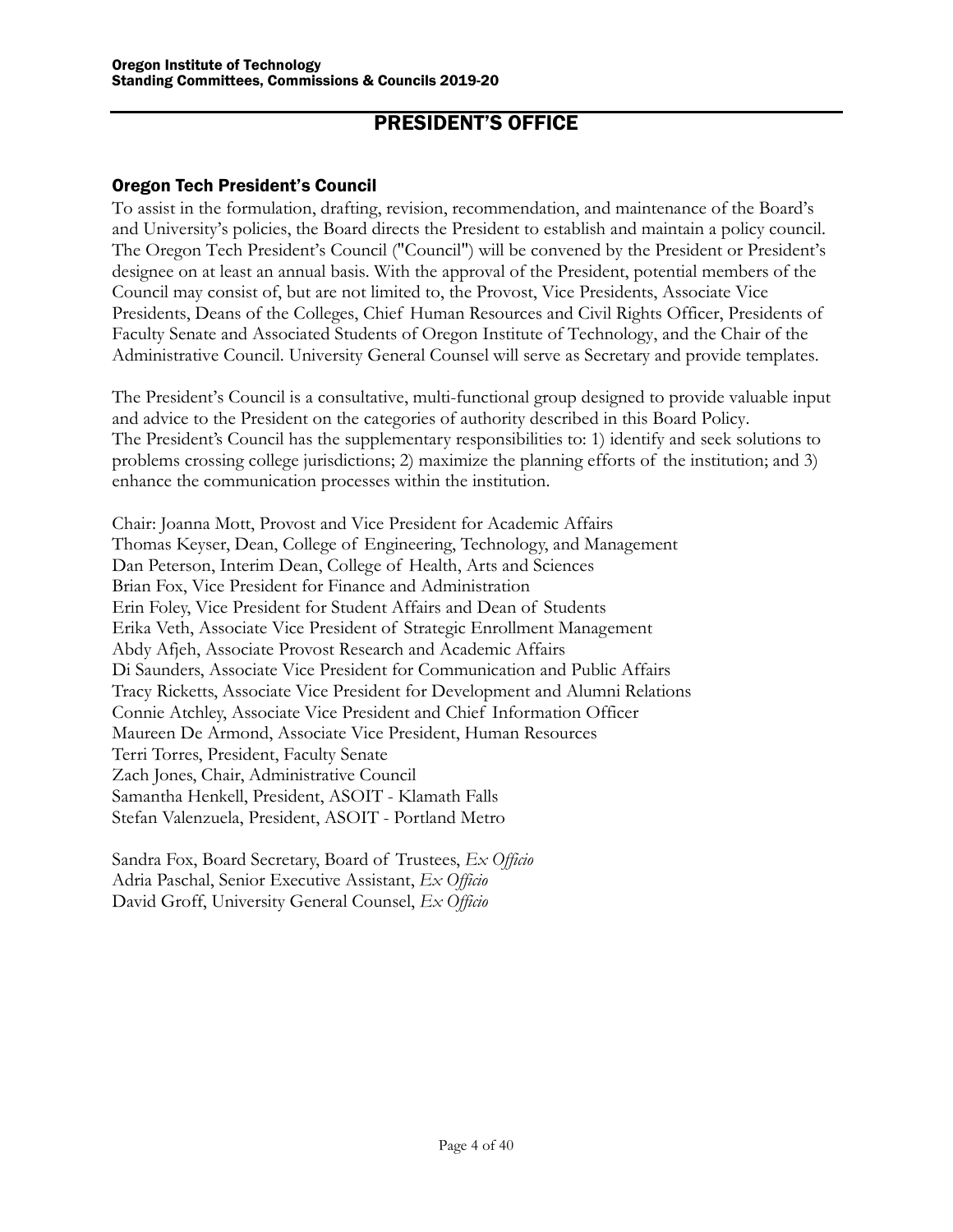#### Blue Zones Wellness Committee

Blue Zones Project is a community-wide well-being improvement initiative to help make healthy choices easier for Oregonians. The Wellness Committee is tasked with: (1) Identifying strategies that will improve the well-being and total comprehensive fitness (physical, mental, social, and spiritual) of all Oregon Tech employees, (2) Establishing, monitoring, and reporting wellness outcomes for the Klamath Falls campus, (3) Improving campus awareness of available Blue Zone resources and (4) Removing barriers to wellness in the workplace while creating an atmosphere that is supportive of employee health and wellness.

The Committee is comprised of a minimum of 5 staff members, including representatives from Athletics, Dining Services, Student Affairs, Human Resources and a minimum of 4 faculty with representation from both ETM and HAS as well as a student representative.

Chair: Carrie Dickson, Director of Online Operations Athletics: Erin Williams, Athletics Program Operations Coordinator Dining Services: Steve Kappler Human Resources; Sarah Henderson, Benefits Consultant Student Affairs: Gaylyn Maurer, Director of Integrated Student Health Center (2021) Faculty 1: Hallie Neupert, Management, ETM (2020) Faculty 2: John Ritter, Geomatics, ETM (2020) Faculty 3: Jherime Kellerman, Environmental Sciences, HAS (2020) Faculty 4: Ken Davis, Mathematics, HAS (2021) Faculty 5: Erin Cox, Civil Engineering, ETM Klamath Falls Student 1: Jeremiah Grospe Klamath Falls Student 2: Hannah Thompson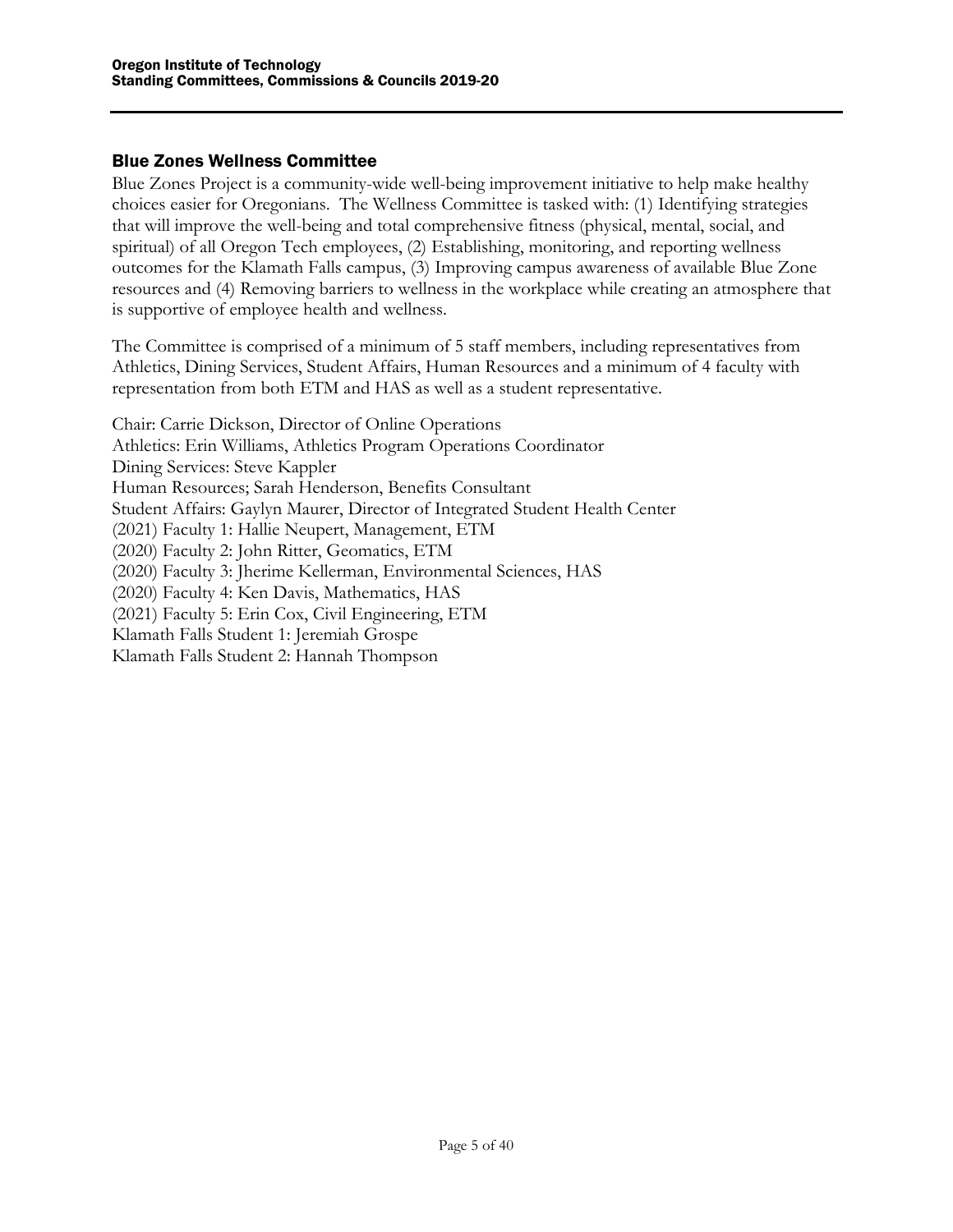#### Diversity, Equity, and Inclusion Committee

Each public institution of higher education shall establish a process for recommending and providing oversight for the implementation of, cultural competency standards for the public institution of higher education and the institution's employees. The process established under this subsection must 1) Include a broad range of institutional perspectives; 2) Give equal weight to the perspectives of administrators, faculty members, staff and students; 3) Require that the institution provide continuing training and development opportunities that foster the ability of the institution's faculty, staff and administration to meet cultural competency standards; 4) Propose institution-wide goals that seek to improve the cultural inclusion climate for students, faculty, staff and administration from diverse backgrounds; 5) Require preparation of a biennial report that is presented to the appropriate board regarding the institution's progress toward achieving the goals set forth in this subsection; 6) Recommend mechanisms for assessing how well the institution meets cultural competency standards; and 7) Ensure that the institution clearly communicates to new faculty, staff and administrators the institution's commitment to including meeting cultural competency standards in professional development.

This committee is comprised of the following membership. The chair is appointed by the President.

Co-Chair: Tanya Coty, Diversity/Title IX Officer Co-Chair: Wakaya Wells, Multicultural Student Services Coordinator Aja Bettencourt-McCarthy, Instruction Librarian Lindsey Davis, Academic Specialist, Retention Services Tanya Coty, Director of the Student Success Center Erin Foley, Vice President for Student Affairs and Dean of Students *(ex-officio)* Josie Hudspeth, Associate Director of Campus Life and Multicultural Inclusion Programs Iona Musgnung, Associate Director of Campus Life, Portland Metro Stephanie Pope, Assistant Vice President, Financial Operations Madeline Roche, Admissions Counselor Harmony Stobaugh, Human Resources Consultant Zach Jones, Academic Specialist, Tech Opportunities Program Lynde Wright, Employer Relations Specialist, Career Services, Portland Metro Faculty 1: Franny Howes, Communication, HAS Faculty 2: SophiaLyn Nathenson, Humanities and Social Sciences, HAS Faculty 3: Kyle Chapman, Humanities and Social Sciences, HAS Student 1: Katy Hunter Student 2: Rebecca Brown Student 3: Frank Meli Student 4: Aboubacar Ounar Doucoure Graduate Student: Malaak Darma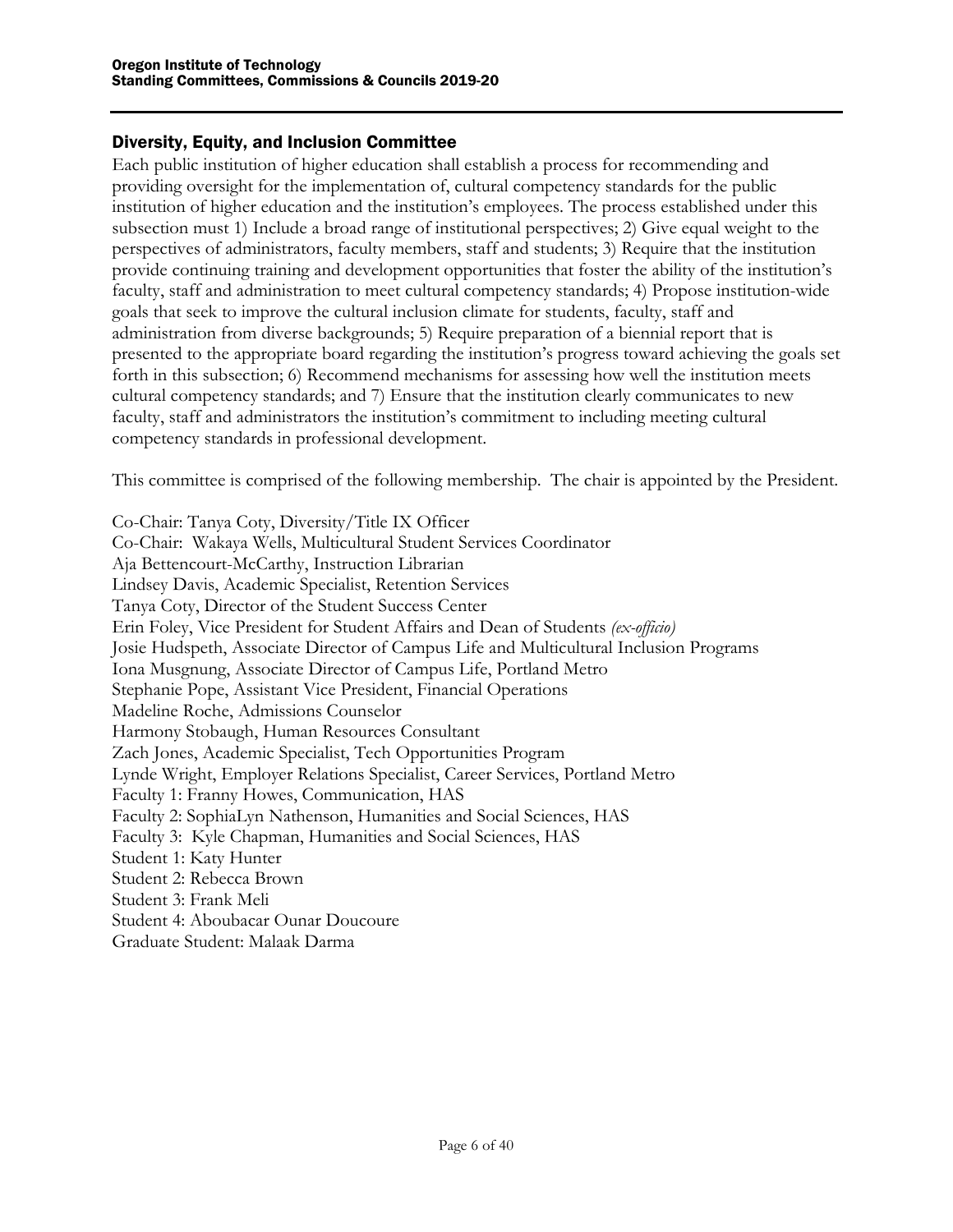#### <span id="page-6-0"></span>Facilities Planning Commission

The responsibilities of the Facilities Planning Commission are: 1) to recommend to the President the priority for building construction, remodeling, and optimal building utilization during master planning efforts, 2) advise on major changes in the use of space, and 3) to review requests for additional space and equipment which would become a part of the building inventory.

The Commission is comprised of the Vice Presidents for Finance & Administration and Student Affairs & Dean of Students, the Provost the Associate Provost for Research and Academic Affairs, the college Deans, Registrar or a designee, the Associate Vice President for Information Technology Services and Chief Information Officer, the Associate Vice President for Strategic Enrollment Management, the Director of Athletics, Director of Facilities, and Library, three faculty members, a member of the Faculty Senate Executive Committee (SenEx), Portland Metro representative, and two students. The Vice President for Finance & Administration serves as the chair.

Chair: Brian Fox, Vice President for Finance and Administration Joanna Mott, Provost and Vice President for Academic Affairs Thomas Keyser, Dean, College of Engineering, Technology, and Management Dan Peterson, Interim Dean, College of Health, Arts and Sciences Abdy Afjeh, Associate Provost for Research and Academic Affairs Erin Foley, Vice President for Student Affairs and Dean of Students Erika Veth, Associate Vice President for Strategic Enrollment Management Thom Darrah, Director of Facilities Services and Capital Projects Wendy Ivie, Registrar Connie Atchley, Associate Vice President and Chief Information Officer John VanDyke, Director of Athletics John Schoppert, University Librarian SenEx: TBD (2022) Faculty 1: Mark Neupert, Humanities and Social Sciences, HAS (2022) Faculty 2: Charles "CJ" Riley, Civil Engineering, ETM (2021) Faculty 3: Dongbin Lee, Manufacturing & Mechanical Engineering &Technology, ETM Klamath Falls Student 1: Mike Duncan Portland Metro Student 1: Connor Wilson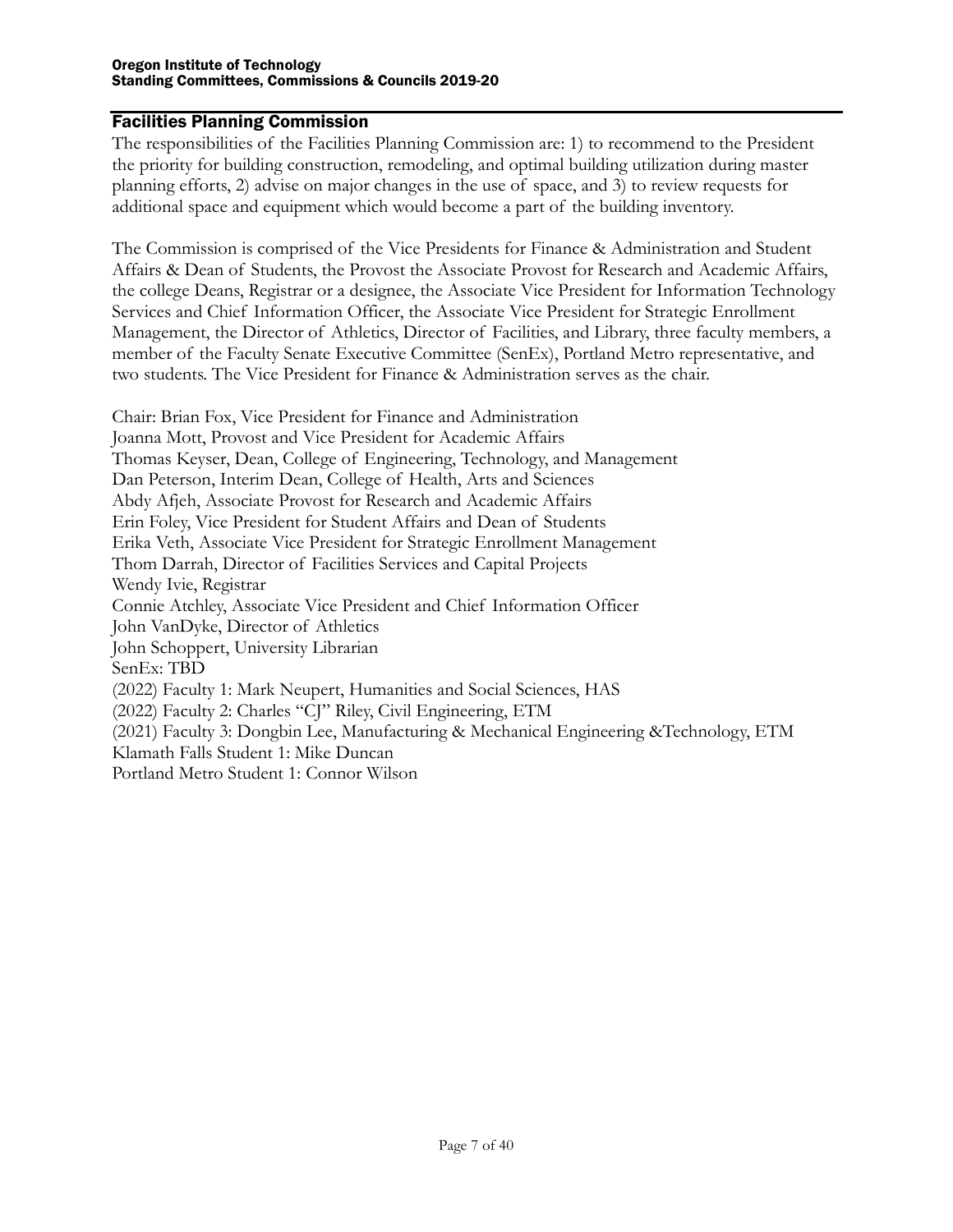#### <span id="page-7-0"></span>Fiscal Operations Advisory Council

The Fiscal Operations Advisory Council (FOAC) is a faculty/administrative council for the purpose of advising the President on budget and financial matters. The Council will recommend fiscal management priorities to align with strategic goals of Oregon Tech. It will review the institution's annual budget and advise the President on the development of new budget initiatives and allocation systems. The Council will function as an integral group in strategic planning activities.

Members of the Council include the Provost, the Vice Presidents for Finance & Administration, and Student Affairs, the Associate Provost for Research and Academic Affairs, the Associate Vice President for Strategic Enrollment Management, a member of SenEx, a member of Academic Council, a representative of Administrative Council, a representative of the Budget and Resource Planning office, the ASOIT Presidents or designee, and four senior faculty members appointed jointly by the President and the Faculty Senate President. The chair is appointed by the President.

(2021) Chair: Richard Bailey, Management, ETM Joanna Mott, Provost and Vice President for Academic Affairs Brian Fox, Vice President for Finance and Administration Erin Foley, Vice President for Student Affairs and Dean of Students Abdy Afjeh, Associate Provost for Research and Academic Affairs Erika Veth, Associate Vice President for Strategic Enrollment Management SenEx: Matthew Sleep, Vice President, Faculty Senate Debbie McCollam, Medical Imaging Technology; Academic Council Zach Jones, Chair, Administrative Council Stephanie Pope, Budget and Resource Planning Director Samantha Henkell, President, ASOIT - Klamath Falls Stefan Valenzuela, President, ASOIT - Portland Metro (2022) Faculty 1: Dawn Lowe-Wincentsen, Library (2022) Faculty 2: Todd Breedlove, CSET, ETM (2020) Faculty 3: Mason Terry, Electrical Engineering and Renewable Energy, ETM (2021) Faculty 4: David Hammond, Applied Mathematics, Portland Metro, HAS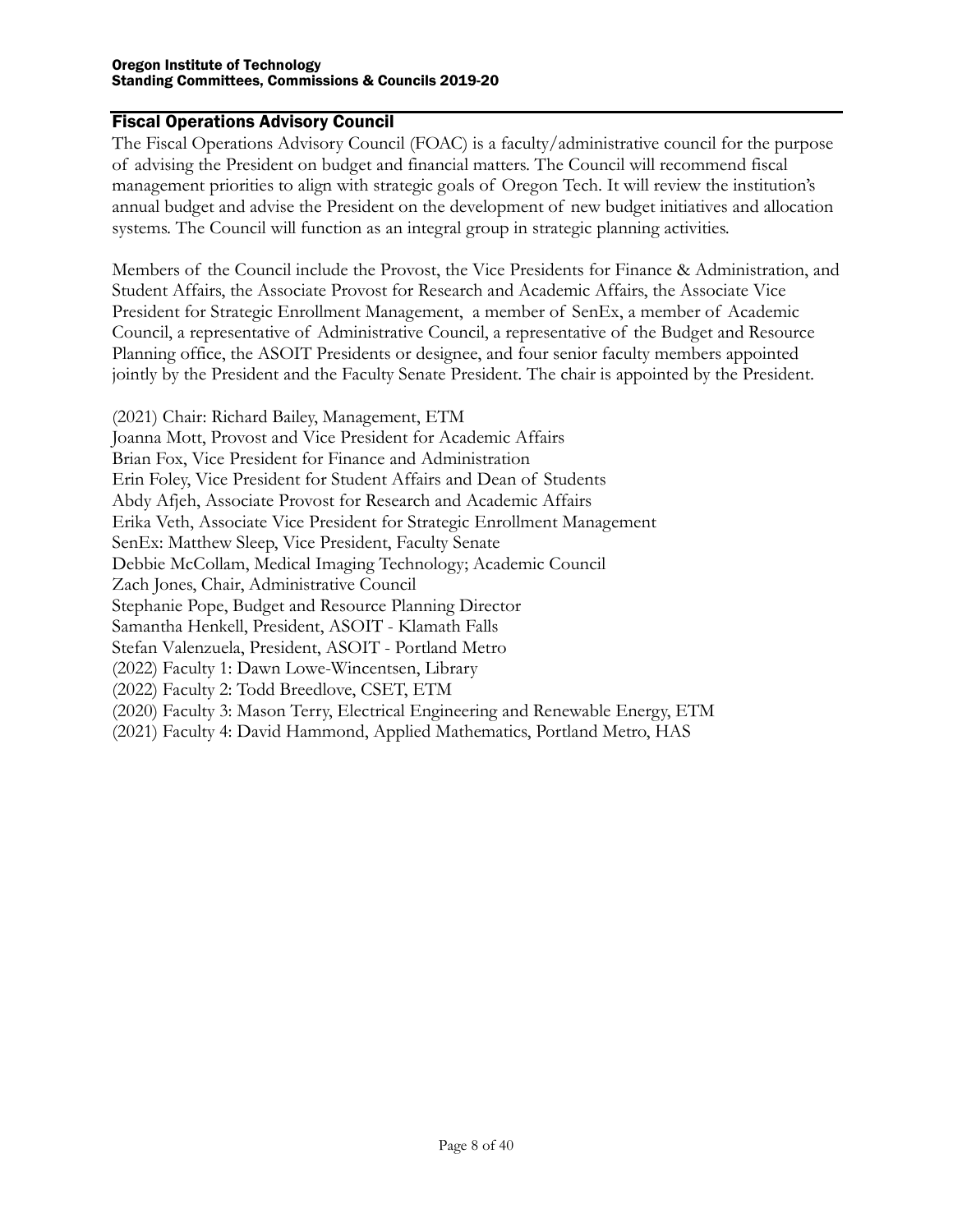#### <span id="page-8-0"></span>Student Awards Commission

The Student Awards Commission determines the criteria for each student award and the nomination process. The Commission considers any new student awards (and the criteria) and whether it will be awarded annually. The Commission reviews all applications and selects the recipient for each award. The Outstanding Scholar for each major is solicited from the faculty and eligibility is verified by the Commission. The Commission recommends the top students from each college (from the Outstanding Scholar nominees) to the Oregon Tech President to receive the President's Cup.

The Klamath Falls Commission is comprised of nine faculty members, the Associate Directors of Campus Life, and the Vice President for Student Affairs (Chair). The Portland Metro Commission is comprised of four faculty members, the Director of Student Services or Associate Dean of Students, and the Vice President for Student Affairs (Chair).

<span id="page-8-1"></span>Klamath Falls Commission:

Chair: Erin Foley, Vice President of Student Affairs and Dean of Students

Holly Anderson, Associate Director of Campus Life

Josie Hudspeth, Associate Director of Campus Life

(2022) Faculty 1: Hui-Yun Li, Natural Sciences, HAS

(2020) Faculty 2: Dibyajyoti Deb, Mathematics, HAS

(2022) Faculty 3: Kamal Gandhi, Natural Sciences, HAS

(2022) Faculty 4: Alla Powers, Library

(2022) Faculty 5: Irina Demeshko, Mechanical Engineering Technology, ETM

(2021) Faculty 6: Randy Shih, Mechanical Engineering Technology, ETM

(2021) Faculty 7: James Zipay, Electrical Engineering and Renewable Energy, (Emeritus) ETM

(2021) Faculty 8: Darlene Swigart, Dental Hygiene, HAS

(2022) Faculty 9: Sharon Beaudry, Management, ETM

<span id="page-8-2"></span>Portland Metro Commission:

Chair: Erin Foley, Vice President of Student Affairs and Dean of Students

Jolyn Dahlvig, Associate Dean of Students, Portland Metro

Iona Musgnung, Associate Director of Campus Life, Portland Metro

(2022) Faculty 1: Matt Search, Natural Sciences, HAS

(2022) Faculty 2: TBD, ETM

(2021) Faculty 3: Mustafa Saber, MMET, ETM

(2020) Faculty 4: Dawn Taylor, Medical Laboratory Science, HAS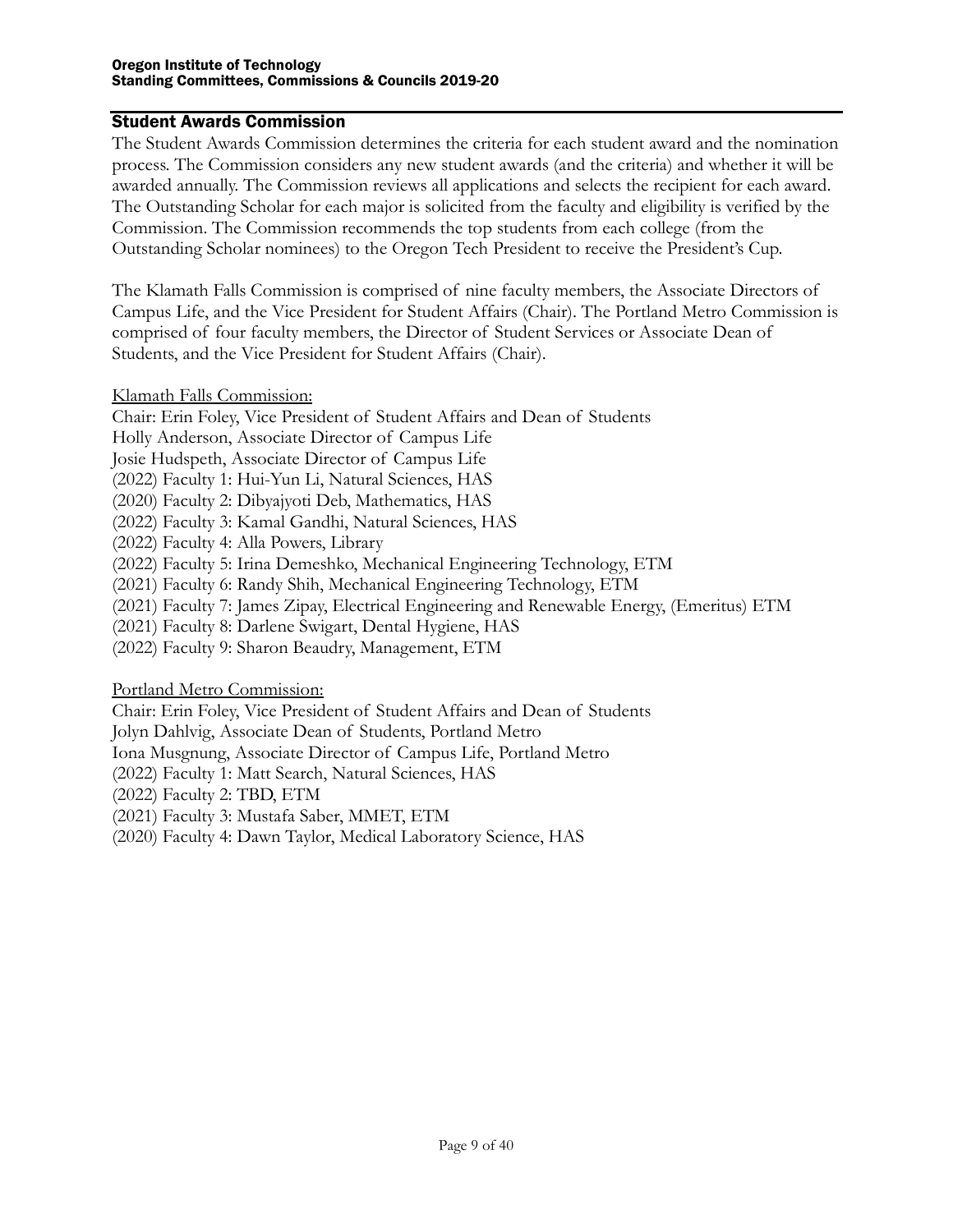#### <span id="page-9-0"></span>Sustainability Committee

The mission of the Sustainability Committee is to serve as the coordinating body for the university's activities relating to sustainability. The committee will address ways to imbue the theme of sustainability throughout Oregon Tech in meaningful and visible ways.

The committee consists of faculty and administrative staff with expressed interest and commitment to sustainability. The sustainability committee will operate with members from and in support of both the Klamath Falls and Portland Metro campuses. Other members are student representatives, one of them being the ASOIT representative, the Director of Facilities Services, a Portland-Metro operations designee, and the Provost as an *ex officio* member. A community member will also be identified in each location as appropriate. The President will appoint the chair of the committee.

(2020) Chair: Lloyd Parratt, Natural Sciences, HAS

#### *Faculty*

- (2022) Jherime Kellermann, Natural Sciences, HAS Klamath Falls Campus Co-Chair
- (2020) Addie Clark, Natural Sciences, HAS
- (2020) Michael Healy, Computer Systems Engineering Technology, ETM
- (2020) Donnie Cordova, Computer Systems Engineering Technology, ETM
- (2021) Aja Bettencourt-McCarthy, Library
- (2021) Kristy Weidman, Management, ETM
- (2021) Chelsea Gustafson, Natural Sciences, HAS
- (2022) Leah Jolly, Medical Imaging Technology, HAS
- (2020) Christy VanRooyen, Natural Sciences, HAS

## *Staff*

Joanna Mott, Provost and Vice President for Academic Affairs, *ex officio* Thom Darrah, Director of Facilities Services and Capital Planning Lara Pracht, Director of Academic Affairs, Oregon Tech - Wilsonville (2022) TBD

## *Students*

Klamath Falls Student 1: Noah Sharrott Klamath Falls Student 2: Sidney "Caitlin" Budd Klamath Falls Student 3: Javier Coban Klamath Falls Student 4: Terell Cathey Portland Metro Student 1: Matthew Tugg Portland Metro Student 2: Mel Parker Portland Metro Student 3: Jason White Klamath Falls Alternate Students: TBD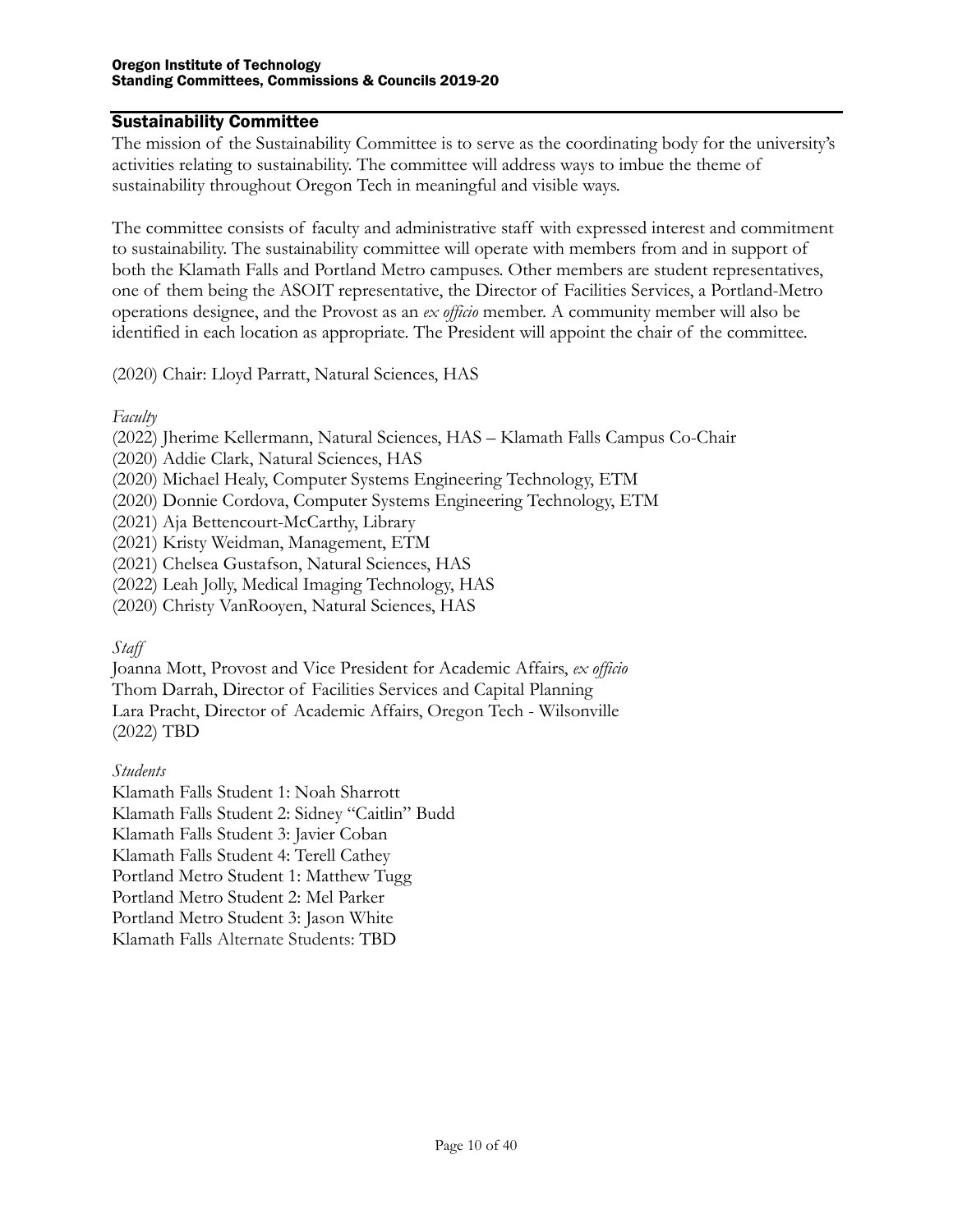#### <span id="page-10-0"></span>Tuition Recommendation Committee

The Tuition Recommendation Committee is responsible for recommending the tuition and mandatory fee rates to the President who must in turn report and recommend mandatory tuition and fee to the Board of Trustees in accordance with ORS 352.102. The Board of Trustees shall request that the President transmit to the Board the joint tuition recommendation of the President and the recognized student government.

This committee is comprised of six students representing both campuses and appointed by the ASOIT president(s), two of which represent ASOIT and two of which represent historically underserved students of the university, as defined by the university; the Fiscal Operations Advisory Council (FOAC) chair and at least two administrators. Any changes to the Committee structure required by ORS 352.102, subsequent controlling statutes or Board Policy may be made without notification. The President shall designate one member to chair the committee.

Before making any recommendation to increase tuition and mandatory fees but especially when the proposed increase is more than five percent annually, the Committee must document its consideration of the impact on students, and the necessity of the increase in achieving the mission of the University. The Committee shall provide meaningful opportunities for members of the student government and students at large to participate in the process and deliberations.

The committee will meet at least twice during January – February. Its meetings shall be open to the public and broad notification of the meetings shall be made to the university community. The committee will consider the guidelines provided by the Board, information provided by the Administration, and such other matters as shall seem appropriate.

Chair: Brian Fox, Vice President for Finance and Administration Joanna Mott, Provost and Vice President for Academic Affairs Erin Foley, Vice President for Student Affairs and Dean of Students, *ex officio* Erik Johnson, Director of Admissions Anne Malinowski, Assistant Registrar, Portland Metro FOAC Chair: Richard Bailey (2021) Rosanna Overholser, Applied Mathematics, HAS Klamath Falls Student 1: Samantha Henkell, President, ASOIT Klamath Falls Klamath Falls Student 2: Taylor Kimura Klamath Falls Student 3: Samantha McLean Portland Metro Student 1: Stefan Valenzuela, President ASOIT Portland Metro Portland Metro Student 2: Nashmy Luna Portland Metro Student 3: Dao Nguyen Graduate Student: Jesse Lutterloh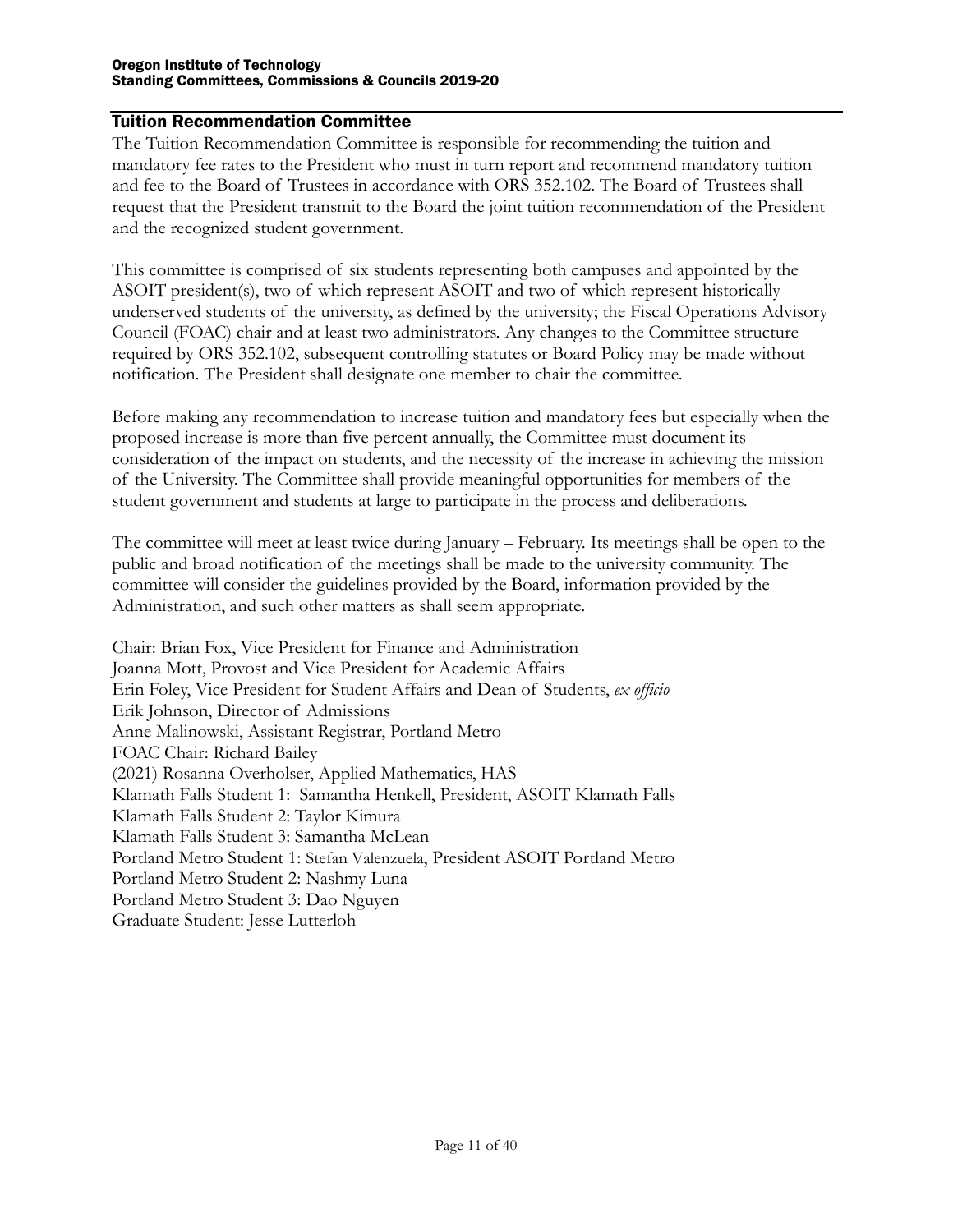## ACADEMIC AFFAIRS

## <span id="page-11-1"></span><span id="page-11-0"></span>Academic Council

The Academic Council is the advisory body to the Provost. The Council reports to the Provost and the Provost serves as Chair. The focus of much of the activity of the Academic Council centers on bringing issues that impact Chairs, Directors and other supervisory leadership to the larger group for discussion, deliberation and ultimately recommendations on action, to the Provost. These supervisory duties are summarized in the Department Chair Roles and Responsibilities Guidelines. At the request of the Provost, the Council may be asked to provide recommendations on policies, procedures, and guidelines affecting academic affairs.

The Council is comprised of the Associate Provost, College Deans (HAS and ETM), the Registrar, Director of the Library, Director of Academic Excellence, Director of Institutional Research or designee, Associate Vice President for Strategic Enrollment Management, Vice President of the Faculty Senate, Vice President for Strategic Partnerships (vacant), and academic department chairs.

Chair: Joanna Mott, Provost and Vice President for Academic Affairs Dan Peterson, Interim Dean, College of Health, Arts and Sciences Thomas Keyser, Dean, College of Engineering, Technology, and Management Abdy Afjeh, Associate Provost Research and Academic Affairs Matthew Sleep, Vice President, Faculty Senate Roger Lindgren, Department Chair, Civil Engineering Veronica Koehn, Department Chair, Communication Todd Breedlove, Department Chair, Computer Systems Engineering Technology Dawn Taylor, Department Chair, Medical Laboratory Science Paula Russell, Department Chair, Dental Hygiene Hope Corsair, Department Chair, Electrical Engineering and Renewable Energy Adam Wagner, Emergency Medical Services Jack Walker, Department Chair, Geomatics Mark Neupert, Department Chair, Humanities and Social Sciences Brian Moravec, Acting Department Chair, Manufacturing and Mechanical Engineering and Technology Tiernan Fogarty, Department Chair, Mathematics Debbie McCollam, Department Chair, Medical Imaging Technology Ken Usher, Department Chair, Natural Sciences Jeff Pardy, Department Chair, Respiratory Care and Sleep Health Hallie Neupert, Department Chair, Management Erika Veth, Associate Vice President for Strategic Enrollment Management

<span id="page-11-2"></span>As directed by the Provost Wendy Ivie, Registrar Seth Anthony, Director of Academic Excellence Farooq Sultan, Institutional Research Designee John Schoppert, University Librarian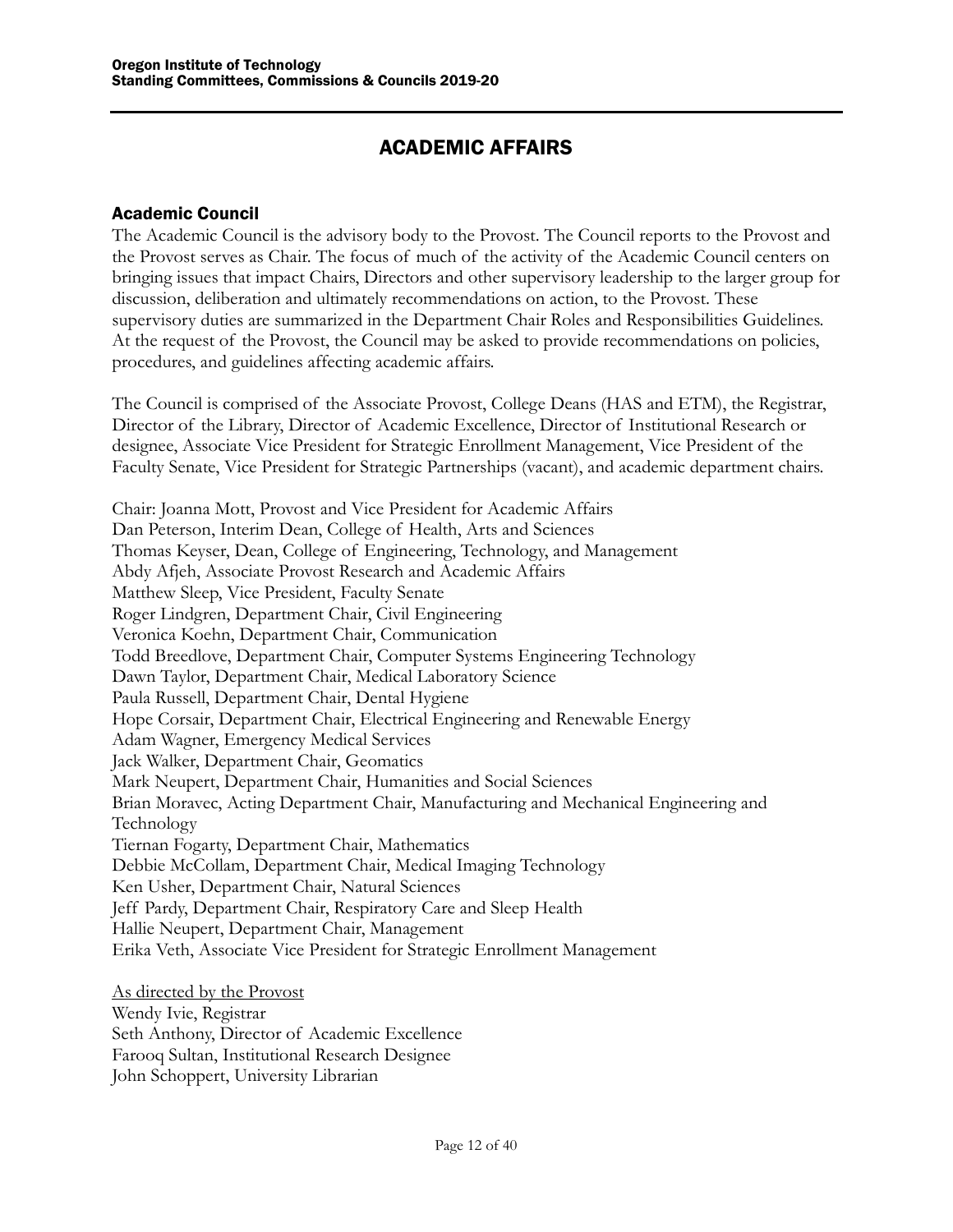## Academic Progress and Petitions Committee (AP&P)

The Academic Progress and Petitions Committee (AP&P) reports to the Provost. The responsibilities of AP&P are: 1) to review grades and academic records of students placed on probation or academic suspension, to determine the status of these students for the following term, and receive and act upon student appeals concerning academic suspension; 2) to review student requests for special academic consideration; and 3) to act as an advisory group to the Registrar on academic irregularities.

The Klamath Falls Committee is comprised of six faculty members, the Registrar, Vice President for Student Affairs, Business Affairs Representative, Director of Financial Aid, Director or Assistant Director of Admissions, Retention Representative, Director of Student Success Center, Director of Housing, Tech Opportunities Program (TOP) Coordinator, and the Financial Aid Committee chair. Faculty members serve three-year terms.

The Portland Metro Committee shall include the Assistant Registrar, Vice President of Student Affairs, Portland Metro Business Office/Human Resource Coordinator, Assistant Vice President for Student Services and two faculty members. Faculty serve three-year terms.

Klamath Falls Campus Chair: Wendy Ivie, Registrar Erin Foley, Vice President for Student Affairs and Dean of Students Ka'iulani Evans-Bautista, Assistant Director Admissions Tracey Lehman, Director of Financial Aid Corey Murphy, Retention Representative Karissa Sultan, Business Affairs representative Tanya Coty, Director of Student Success Center Mandi Clark, Director of Housing Michal Kawka, Director, TOP (2022) Financial Aid Committee Chair: Robyn Cole, Medical Imaging Technology, HAS (2022) Faculty 1: Kamal Gandhi, Natural Sciences, HAS (2020) Faculty 2: Mike Healy, Computer Systems Engineering Technology, ETM, (2020) Faculty 3: Richard Carson, Medical Imaging Technology HAS (2020) Faculty 4: Franny Howes, Communication, HAS (2022) Faculty 5: Irina Demeshko, Manufacturing and Mechanical Engineering and Technology, ETM (2021) Faculty 6: John Ritter, Geomatics, ETM Portland Metro Campus

Anne Malinowski, Chair, Assistant Registrar Erin Foley, Vice President of Student Affairs and Dean of Students Josh Jones, Educational Partnerships and Outreach Jolyn Dahlvig, Assistant Vice President for Student Services (2021) Adam Wagner, Emergency Medical Services, HAS (2022) Robert Melendy, Electrical Engineering & Renewable Energy Engineering, ETM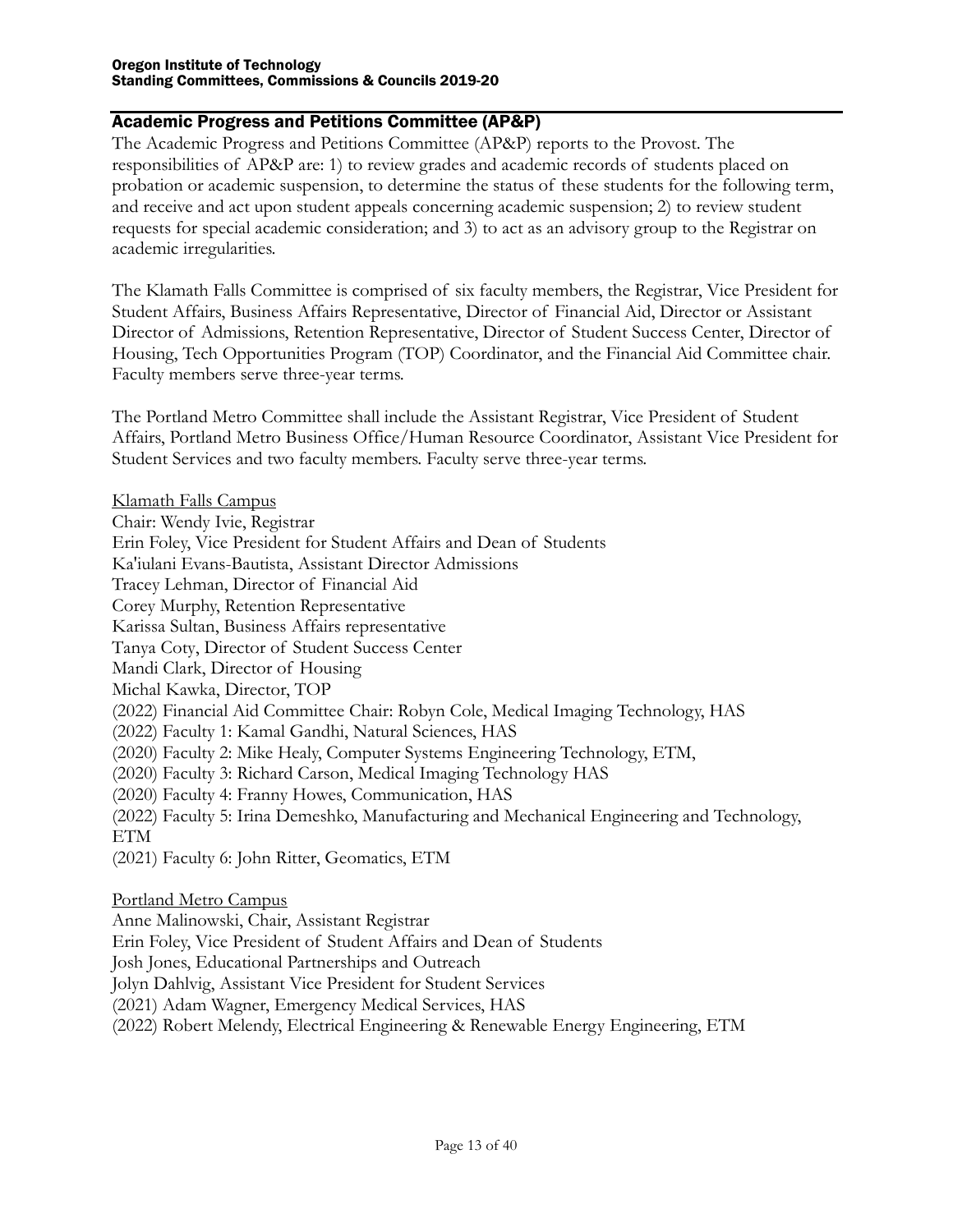#### <span id="page-13-0"></span>Accreditation Committee

The Accreditation Committee is an advisory body to the Provost. The Committee reports to the Provost. The Accreditation Liaison Officer (ALO), selected by the President, serves as its Chair. The primary roles of the committee include providing guidance on university accreditation issues and assists as needed with programmatic accreditation. The committees represents faculty and the administration in accreditation activities and guiding the development and implementation of the university's institutional effectiveness planning as required by the Northwest Commission on Colleges and Universities' (NWCCU) Accreditation Standards.

The Committee will achieve its objectives through working with campus stakeholders to identify and use ongoing measures of institutional effectiveness and student achievement, the development and implementation of improvement plans, and the documentation of these processes, as required for NWCCU accreditation.

Members are selected from faculty and staff for their experience and ability to influence and provide input into creating processes and procedures by which these measures and their outcomes can contribute to institutional decision making. As such, the committee includes executive-level staff (or their designees) in areas that impact student achievement, as well as representation of perspectives from both academic leadership and faculty. Per se, membership is selected with a strong preference for experience in leadership, assessment, or accreditation. If the ALO is 'double-listed' in the Committee membership below, the Provost may appoint a designee in their stead. College faculty are selected by the College Deans; at-large faculty are jointly appointed by the Provost and ALO.

Abdy Afjeh, Accreditation Liaison Officer (ALO), Chair Joanna Mott, Provost and Vice President for Academic Affairs Brian Fox, Vice President for Finance & Administration Erin Foley, Vice President for Student Affairs and Dean of Students Erika Veth, Associate Vice President for Strategic Enrollment Management John Schoppert, University Librarian Dan Peterson, Interim Dean, College of HAS Thomas Keyser, Dean, College of ETM Seth Anthony, Director, Office of Academic Excellence Farooq Sultan, Director, Office of Institutional Research Janette Isaacson, Medical Imaging Technology, HAS Hallie Neupert, Management, ETM TBD, Faculty at large TBD, Faculty at large TBD, Faculty at large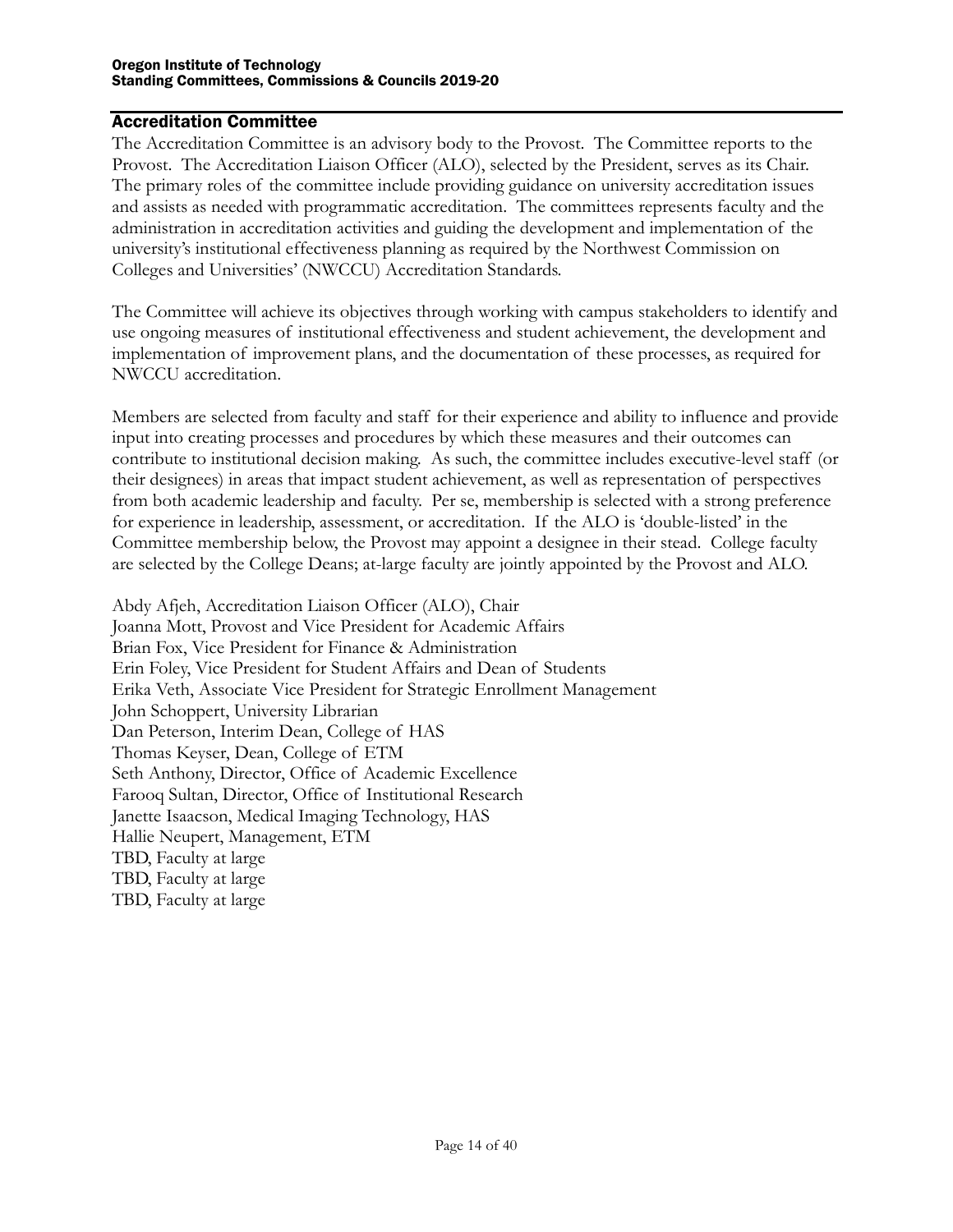#### Advising Coordinator Commission (ACC)

The Advising Coordinator Commission, in accordance with OIT policy 14-026, reports to the Provost. The ACC meets annually with advising coordinators at convocation and as needed throughout the academic year. Responsibilities include: 1) coordinate activities to provide training for new advisors and provide refresher training as needed; 2) assess academic advising, analyze assessment results, and make recommendations to appropriate academic and student affairs leadership; and 3) address advising issues as they occur.

The Commission is comprised of five academic departmental advising coordinators on a rotating membership for a three-year term. Advising coordinators are selected by their respective departments. Other members include representatives from the Student Success Center, the Registrar's Office, the Advisor Training Coordinator, a representative from a non-Klamath Falls campus, and two students.

(2022) Chair: Maureen Sevigny, Management, ETM Tanya Coty, Director of the Student Success Center Wendy Ivie, Registrar (2021) Advisor Trainer: Richard Carson, Medical Imaging Technology, HAS (2020) Faculty Advising Coordinator 1: David Culler, Manufacturing, Mechanical Engineering and Technology, ETM (2020) Faculty Advising Coordinator 2: Rose McClure, Biology Health Sciences, HAS (2020) Faculty Advising Coordinator 3: SophiaLyn Nathenson, Humanities & Social Sciences, HAS (2022) Faculty Advising Coordinator 4: Irina Demeshko, Manufacturing and Mechanical Engineering and Technology, ETM (2021) Faculty Advising Coordinator 5: Mason Marker, Geomatics, ETM (2022) Non-Klamath Falls Representative: Jessica Luebbers, Dental Hygiene, Chemeketa, HAS Klamath Falls Student: Sally Sutton Portland Metro Student: Simeon Florea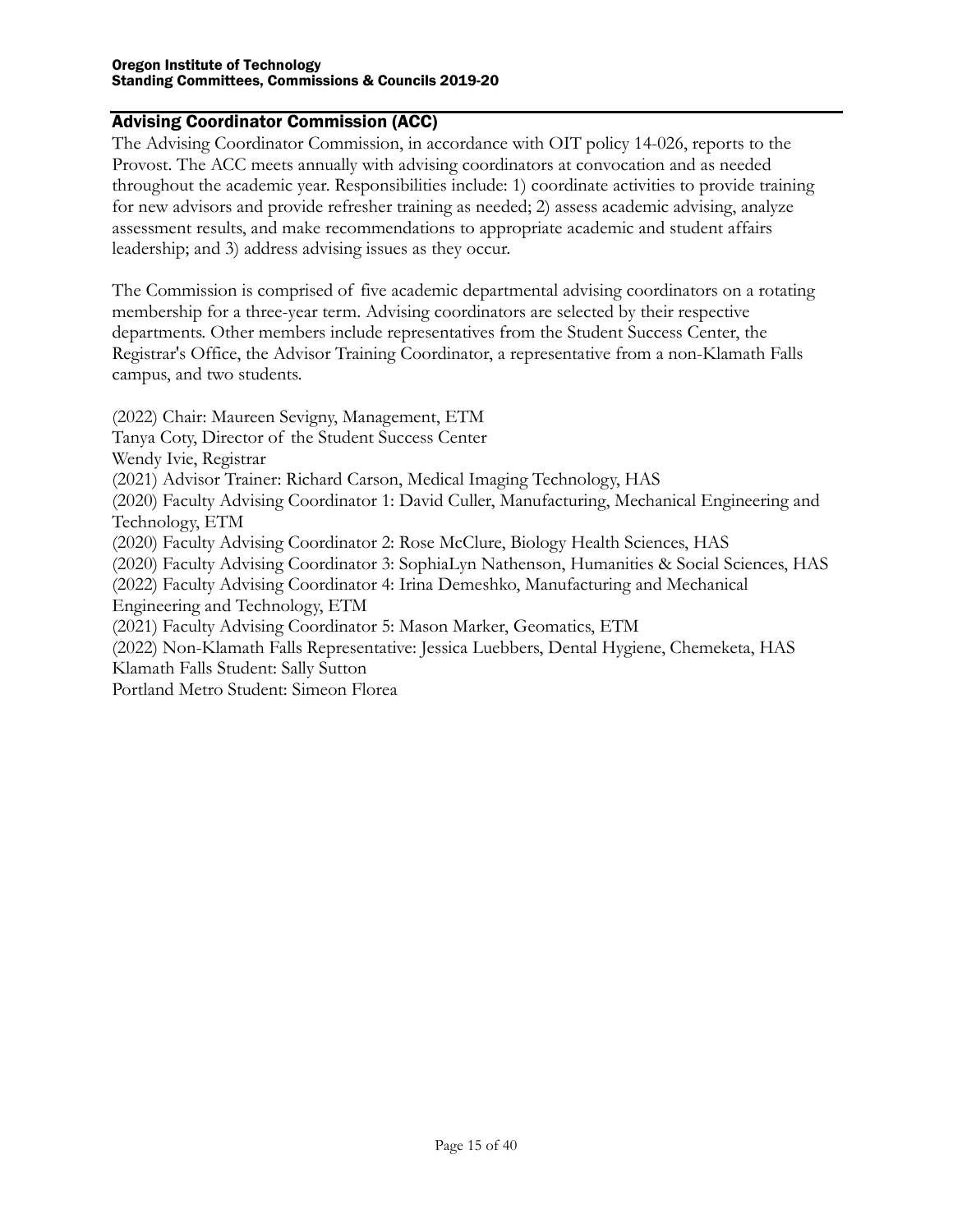#### <span id="page-15-0"></span>Assessment Commission

The Assessment Commission reports to the Provost. The Commission is responsible for developing, reviewing, and implementing an institutional assessment plan. The Commission also recommends and oversees program assessment.

The Commission consists of program assessment coordinators designated by each academic department. The department determines terms of service for assessment coordinators. The Provost shall appoint one faculty member to serve as Chair of the Commission for a three-year term and may be reappointed. An Executive Committee oversees the Commission and is comprised of the Chair of the Assessment Commission, the Director of Academic Excellence, at least one faculty member from each college, at least one faculty member from each campus, and at least one representative from Online Education. The Provost may appoint additional faculty members upon the recommendation of the Chair and Director of Academic Excellence.

#### <span id="page-15-1"></span>Executive Committee

Chair: Janette Isaacson, Echo & Vascular Degree Completion, Allied Health, MS Seth Anthony, Director of Academic Excellence Suzanne Hopper, Dental Hygiene, Klamath Falls, BS Matt Frye, Communication Studies, Klamath Falls, BS Don McDonnell, Radiologic Science, Klamath Falls, BS Kevin Pintong, Computer Science Engineering Technology, BS Dawn LoweWincentsen, Library, Portland-Metro

<span id="page-15-2"></span>Assessment Coordinators

An up-to-date list of program assessment coordinators is maintained on the Office of Academic Excellence web site, at: [http://www.oit.edu/faculty-staff/provost/academic-excellence/program](http://www.oit.edu/faculty-staff/provost/academic-excellence/program-assessment/coordinators)[assessment/coordinators](http://www.oit.edu/faculty-staff/provost/academic-excellence/program-assessment/coordinators)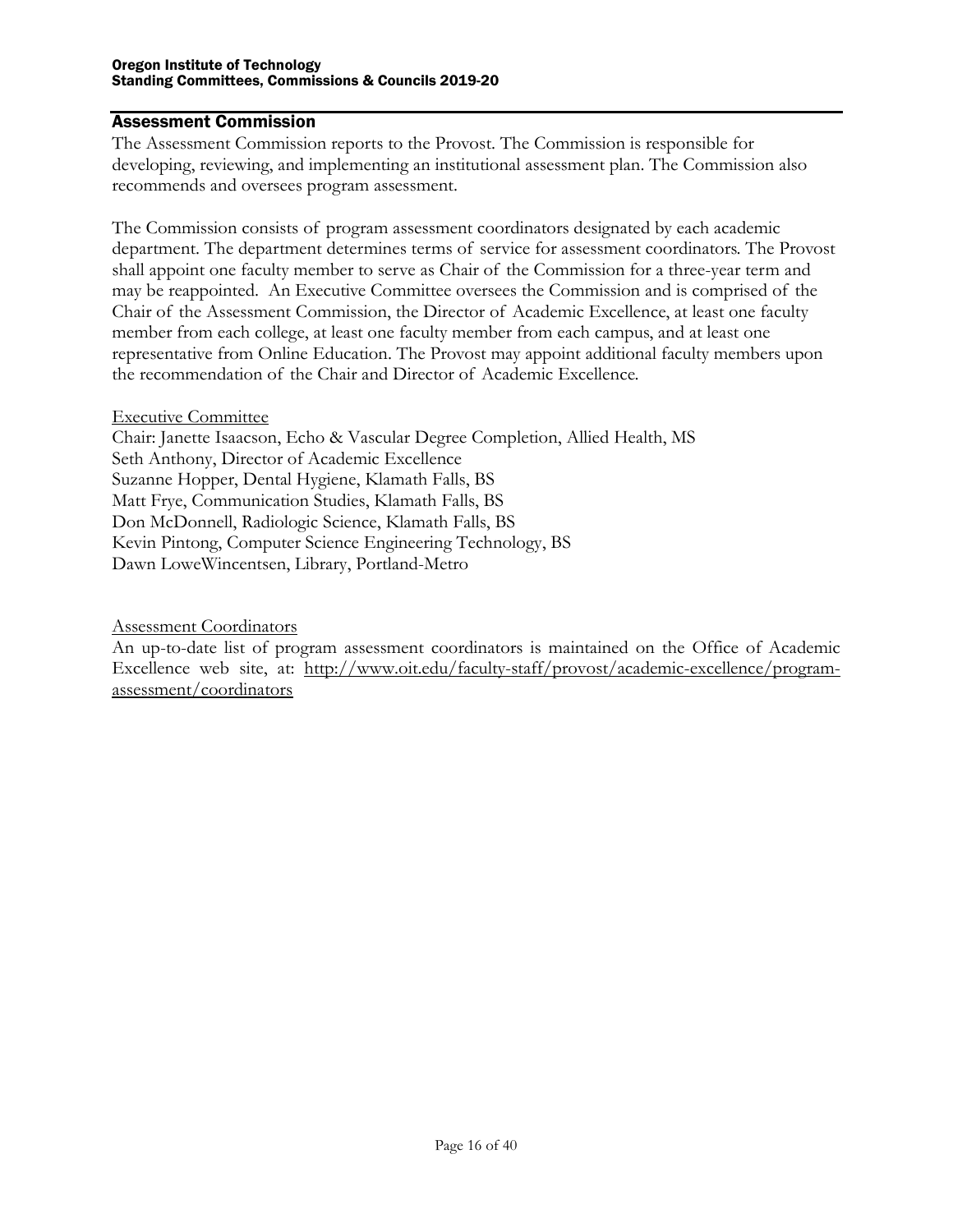#### <span id="page-16-0"></span>Commission on College Teaching (CCT)

The Commission on College Teaching will promote effective and innovative instructional practices, and will provide leadership and serve as a resource to faculty members in the improvement of student learning.

The Commission is a faculty-led committee that reports to the Provost and Director of Academic Excellence. When possible, the commission should be composed of representatives from each of the six Essential Student Learning Outcome (ESLO) faculty learning communities and two non-ESLO representatives, faculty members representing both colleges and the library, at least one faculty member representing the Portland Metro campus, and one student. The Provost and Faculty Senate President jointly appoint eight faculty members to the Commission for three-year terms and select the Commission Chair. The Commission members shall appoint one student member to serve for a one-year term.

- (2021) Co-chair, Faculty 1: Travis Lund, Natural Sciences, HAS
- (2021) Co-chair, Faculty 2: Sharon Beaudry, Management, ETM
- (2020) Faculty 3: Ben Bunting, Humanities and Social Sciences, HAS
- (2020) Faculty 4: MariaLynn Kessler, Humanities and Social Sciences, HAS
- (2021) Faculty 5: C.J. Riley, Civil Engineering, ETM
- (2021) Faculty 6: Dawn Taylor, Medical Lab Sciences, HAS
- (2021) Faculty 7: Aja Bettencourt-McCarthy, Instruction Coordinator Librarian/Instructor

(2020) Faculty 8: Jesse Kinder, Natural Sciences, HAS

(2022) Non-Klamath Falls Faculty: Lindy Stewart, Management, ETM, Portland Metro

Seth Anthony, Director of Academic Excellence

Klamath Falls Student: Brittany Ayles

Portland Metro Student: Kol Stewart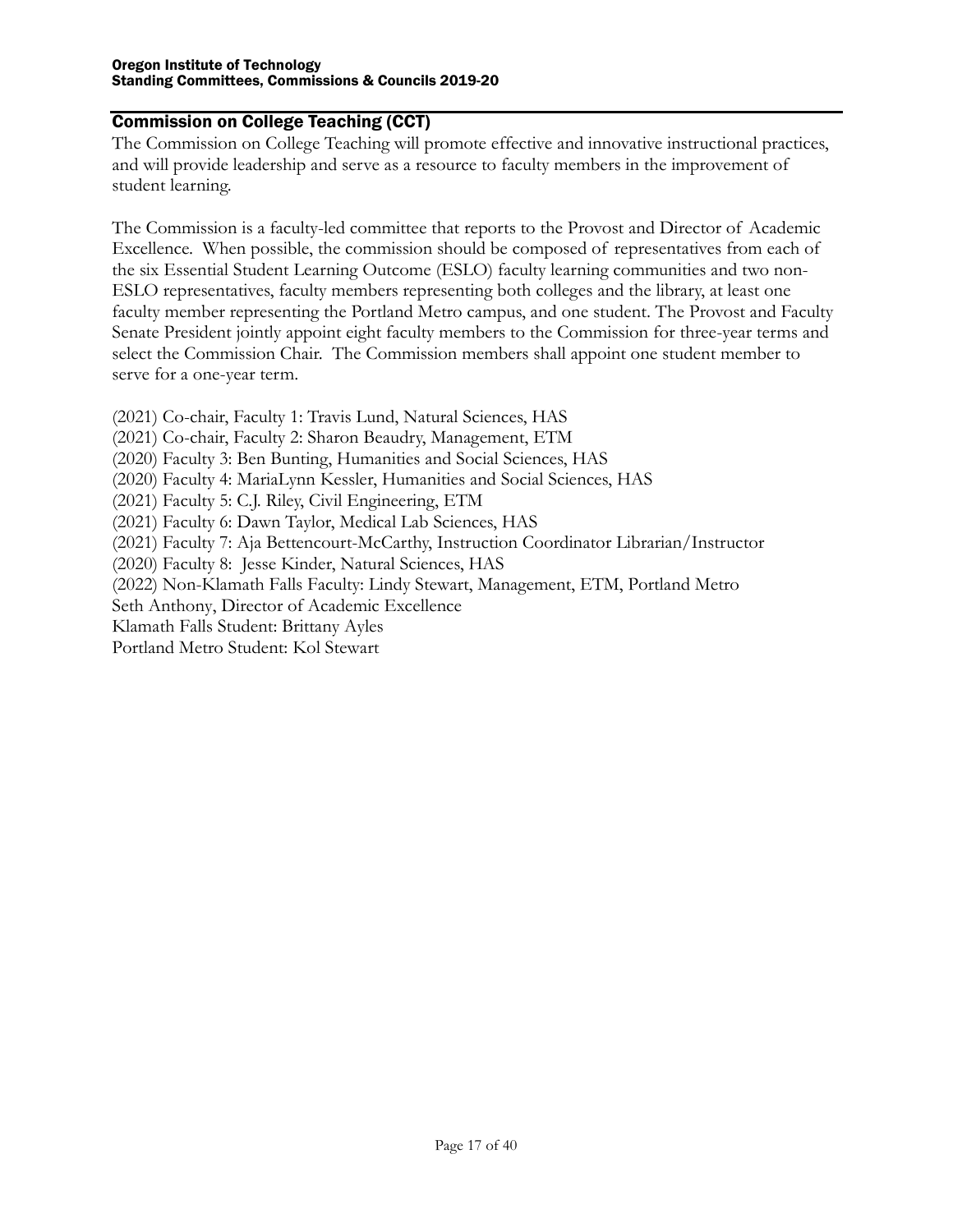#### <span id="page-17-0"></span>Curriculum Planning Commission (CPC)

The Curriculum Planning Commission (CPC) reports to the Provost. The CPC; 1) reviews and makes recommendations regarding curricular changes at the undergraduate level; 2) reviews the documentation of proposed curricular changes for impact on the curricula of other academic units; and 3) reviews proposals for new degrees, minors, and certificates to ensure they follow Oregon Tech guidelines. Secretarial support will be provided.

The Commission is comprised of the Registrar, the Director of Academic Excellence, Representative of Online Learning, eleven faculty members, and two students. At least one faculty member is selected from a non-Klamath Falls campus; at least two faculty members are selected from each College. The Provost appoints the Chair of CPC. The Provost and Faculty Senate President jointly appoint faculty members to serve three-year terms.

(2020) Chair, Faculty 1: Tanya McVay, Natural Sciences, HAS Carrie Dickson, Online Learning Representative Wendy Ivie, Registrar Seth Anthony, Director of Academic Excellence (2020) Faculty 2: Barry Canaday, Medical Imaging Technology, HAS (2022) Faculty 3: Sarah Fitzpatrick, Respiratory Care, HAS (2022) Faculty 4: Matthew Search, Communication Studies, HAS (2022) Faculty 5: Chelsie Akers, Communication Studies, HAS (2020) Faculty 6: Sean St. Clair, Civil Engineering, ETM (2020) Faculty 7: Phil Howard, Computer Systems Engineering Technology, ETM (2022) Faculty 8: Dawn LoweWincentsen , Library, Portland Metro (2021) Faculty 9: Bobbi Kowash, Natural Science, HAS (2022) Faculty 10: Robert Melendy, Electrical Energy and Renewable Energy, ETM (2022) Faculty 11: Alishia Huntoon, Humanities and Social Sciences, HAS Klamath Falls Student: Jennifer Berdyugin Portland Metro Student: Diego Garrido Mendoza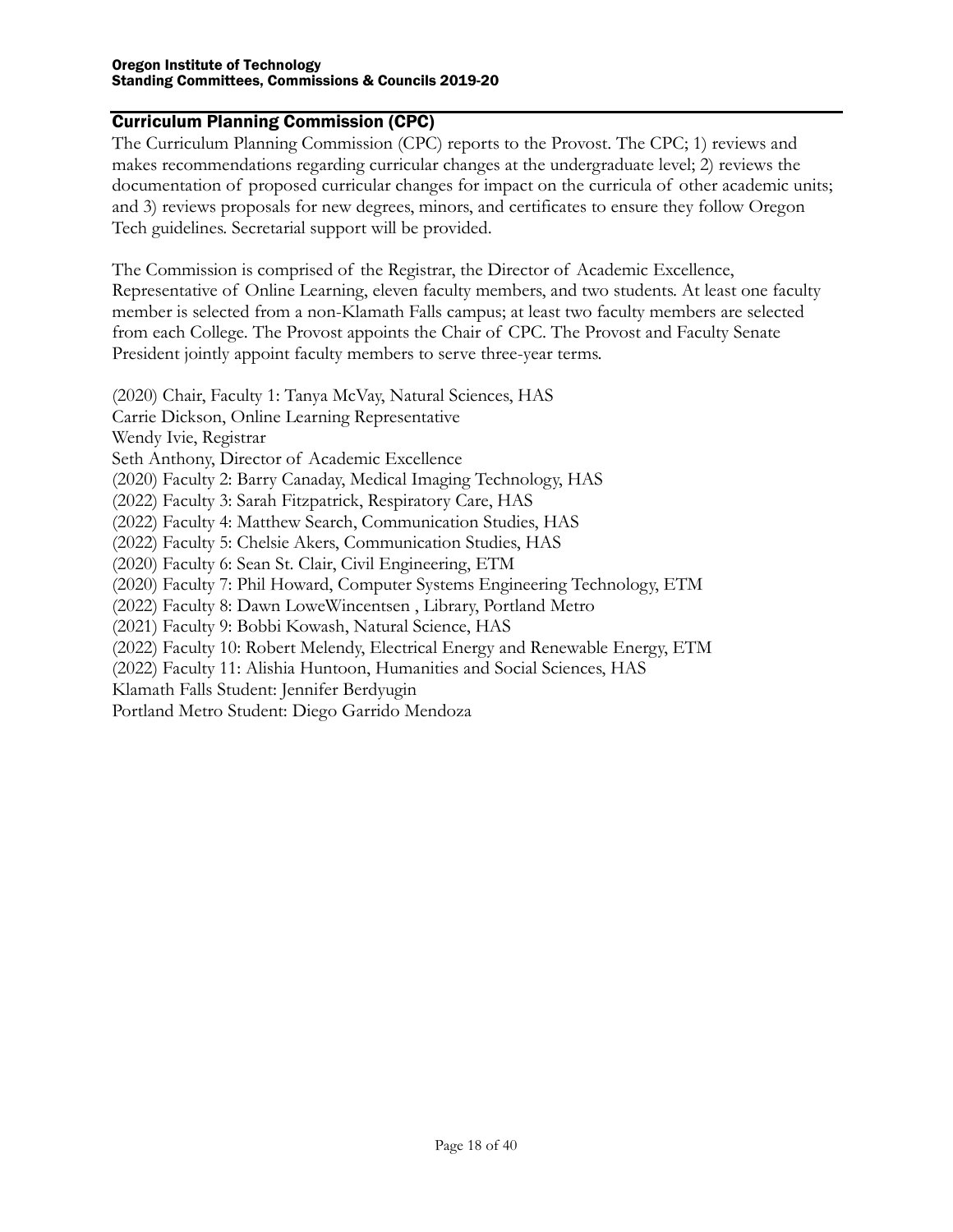### <span id="page-18-0"></span>Essential Student Learning Outcomes (ESLO) Committees

The six Essential Student Learning Outcomes Committees coordinate with the General Education Advisory Council, the Assessment Commission Executive Committee, and the Commission on College Teaching. Each committee reports to the Director of Academic Excellence. The ESLO committees establish and maintain the criteria to satisfy Oregon Tech's Essential Student Learning Outcomes, review assessment results, and recommend professional development to support the Essential Studies program.

Each ESLO committee has a representative from the General Education Advisory Council, the Assessment Commission Executive Committee, the Commission on College Teaching, and other content area experts. The Director of Academic Excellence appoints a faculty member to serve as chair. Committee members serve three-year terms and may be reappointed.

- <span id="page-18-1"></span>Communication (2021) Matt Schnackenberg, Chair (2020) Matt Search (2022) Pramod Govindan (2022) Aja Bettencourt-McCarthy (2020) Monica Breedlove (2021) Matt Frye
- <span id="page-18-2"></span>Teamwork (2020) Trevor Petersen, Chair (2020) Kevin Brown (2021) Don McDonnell (2021) Josie Hudspeth (2022) Dongbin Lee
- <span id="page-18-3"></span>Inquiry & Analysis (2022) Dawn Lowe-Wincentsen, Library, Chair (2022) Sandra Bailey (2021) David Hammond (2020) Jeff Pardy
- (2022) David Johnston (2020) Ryan Madden
- <span id="page-18-4"></span>Ethical Reasoning (2021) Franny Howes, Chair (2020) Yasha Rohwer (2022) Tonja Willey (2020) Travis Lund (2022) Rachelle Barrett
- <span id="page-18-5"></span>Quantitative Literacy (2020) Yuehai Yang, Chair (2020) Richard Bailey (2021) Tara Guthrie (2022) Joe Reid (2021) Ken Davis
- <span id="page-18-6"></span>Diverse Perspectives (2022) Veronica Koehn, Chair (2020) Barry Canaday (2022) Dibyajyoti Deb (2021) Kristy Weidman (2021) Kyle Chapman (2020) Wakaya Wells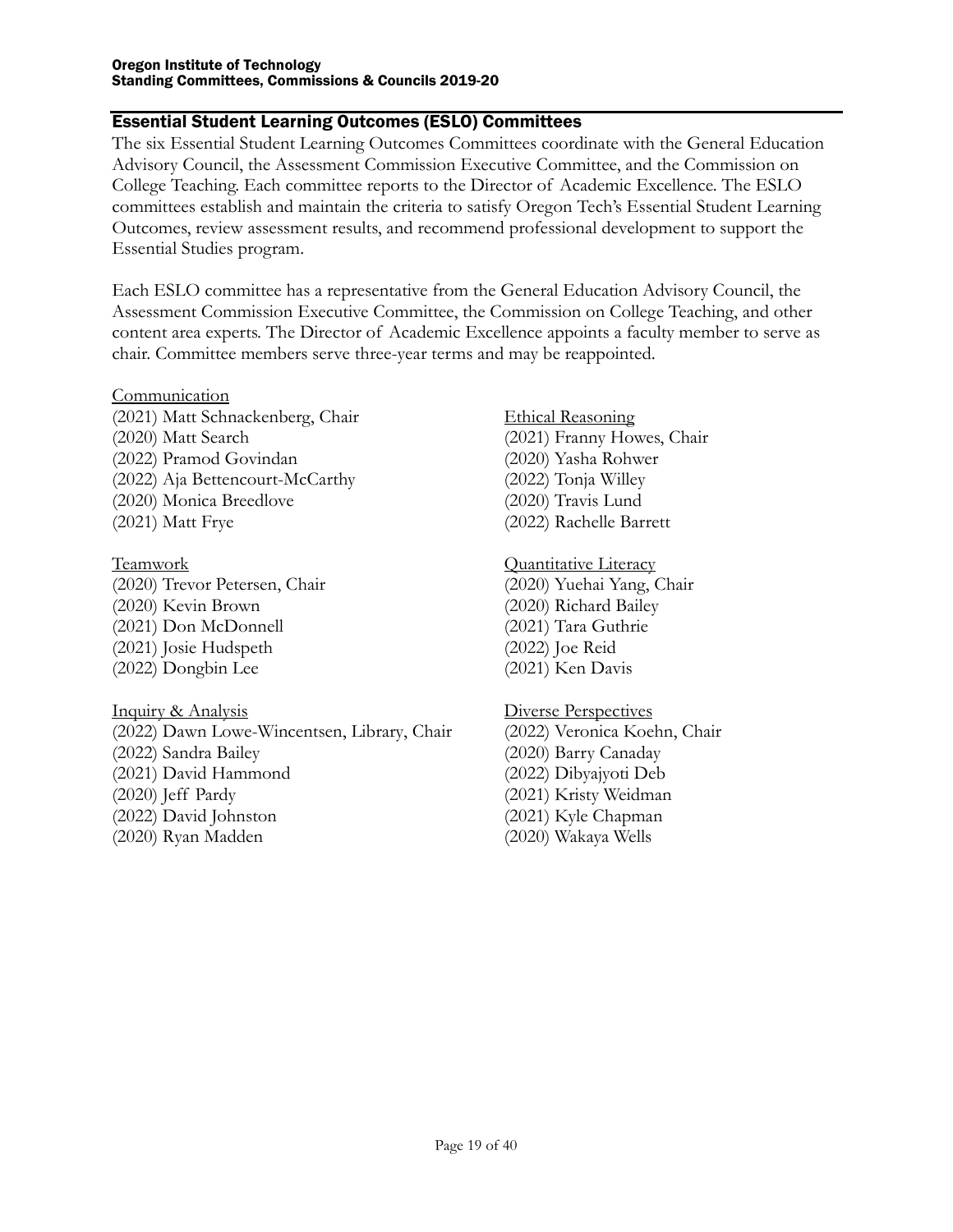#### Faculty Advisory Committee on Emeritus Status

The Faculty Advisory Committee on Emeritus Status reports to the Provost. Faculty emeritus selection is covered by Oregon Tech policy 21-090. The Committee receives nominations and recommends to the Faculty Senate persons for emeritus faculty status. The Committee consists of five members appointed jointly by the Provost and the President of the Faculty Senate. At least one member is an emeritus faculty and at least two are members of the Faculty Senate when appointed. Faculty members serve three-year terms. The Provost appoints the Chair.

(2022) Chair: Vanessa Bennett, Medical Imaging Technology, HAS (2022) Senator 1: Erin Cox, Civil Engineering, ETM (2022) Senator 2: Wangping Sun, Manufacturing and Mechanical Engineering Technology, ETM (2020) Faculty: Slobodan Petrovic, Electrical Energy and Renewable Energy, ETM Emeritus: Bud Hart

#### <span id="page-19-0"></span>General Education Advisory Council (GEAC)

The GEAC reports to the Provost to make recommendations concerning the structure of the bachelor's degree general education program. In doing so, they will consult with program directors to frame that structure to support student success in achieving Oregon Tech's Essential Student Learning Outcomes (ESLOs).The Provost will support the committee's work and provide appropriate resources in achieving these ends.

Membership of the committee is determined by the Provost, based on recommendations of the Director of Academic Excellence. The committee is composed of representatives of each ESLO committee, the Director of Academic Excellence, a representative from the Faculty Senate Academic Standards Committee, and other members as needed to ensure adequate representation. The committee shall include representation from all Oregon Tech colleges and primary campuses, including the General Education Coordinator for the Portland Metro campus. The provost shall appoint one faculty member to serve as chair for a two-year term (may be reappointed). Faculty members shall serve on the General Education Advisory Council for terms of three years and may be reappointed. A vice chair may be appointed from the membership of GEAC to support continuity of leadership, particularly during the last year of a chair's term.

- (2020) Chair, Faculty 1: Randall Paul, Mathematics, HAS
- (2020) Faculty 2: Phil Howard, Computer Systems Engineering Technology, ETM
- (2020) Faculty 3: Don Lee, Manufacturing and Mechanical Engineering Technology, ETM
- (2020) Faculty 4: Trevor Petersen, Humanities and Social Sciences, HAS
- (2021) Faculty 5: Lloyd Parratt, Natural Sciences, HAS
- (2021) Faculty 6: Matthew Fry, Communications, HAS
- (2022) Faculty 7: Terri Torres, Mathematics, HAS
- (2022) Faculty 8: Elvira Schechtel, Natural Sciences, HAS
- (2022) Faculty 9: Andria Fultz, Communication, HAS
- (2022) Faculty 10: Ryan Madden, Humanities and Social Sciences, HAS
- Academic Standards Representative: Veronica Koehn, Communication, HAS
- Seth Anthony, Director of Academic Excellence, ex officio
- Dan Peterson, Interim Dean, College of Health, Arts and Sciences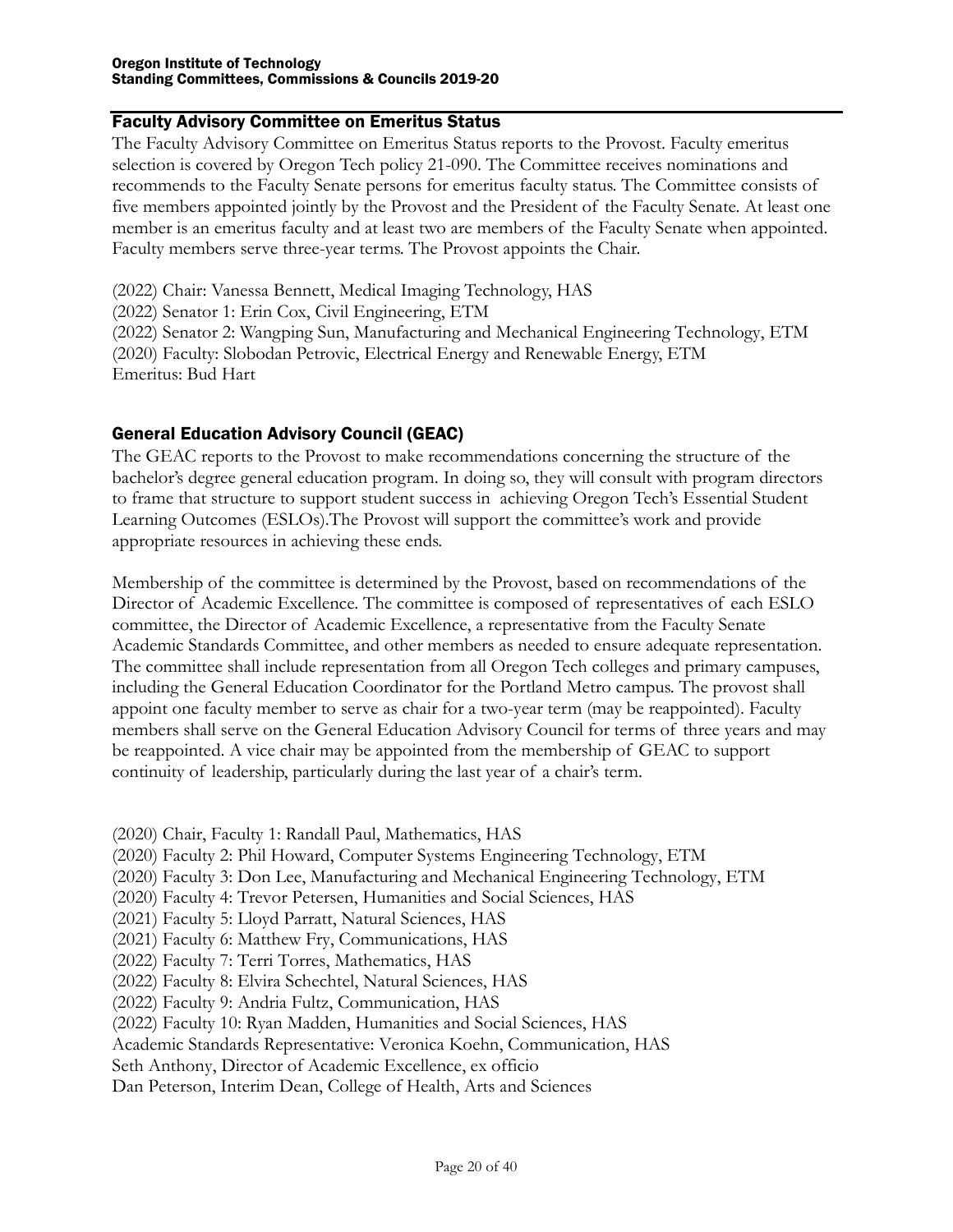#### <span id="page-20-0"></span>Graduate Council

The Graduate Council reports to the Provost. Responsibilities of the Graduate Council include: 1) act as the principal curriculum reviewing and recommending body for graduate programs; 2) propose, recommend, and review admission policies for graduate programs; 3) conduct systematic program reviews; 4) propose, recommend, and review policies relating to the efficient academic administration of graduate programs and the well-being of graduate students; 5) consider student petitions for program exceptions, extensions, and reinstatement; and 6) conduct periodic and systematic program reviews.

The Graduate Council consists of at least eleven members: the Dean of each College (ETM and HAS), the Chair of the Curriculum Planning Commission (CPC), Program Directors or representative faculty members from each graduate program or prospective graduate program (minimum of five faculty members, at least two from departments without graduate programs), a representative from the Office of the Registrar, a representative of the Oregon Tech Library, a representative from the Provost's Office focused on research and a graduate student. The Provost and the Vice President for Research jointly appoint the chair of the Graduate Council; the Provost, Vice President for Research, and Faculty Senate President jointly appoint the faculty members. Secretarial support will be provided.

(2020) Chair, Faculty 1: Dibyajyoti Deb, Mathematics, HAS

Thomas Keyser, Dean, College of Engineering, Technology and Management

Dan Peterson, Interim Dean, College of Health, Arts and Sciences

Abdy Afjeh, Associate Provost for Research and Academic Affairs

John Schoppert, University Librarian, Klamath Falls

Wendy Ivie, Registrar

CPC Chair: Tanya McVay, Natural Sciences, HAS

(2020) Faculty 2: Matt Schnackenberg, Communication, HAS

(2020) Faculty 3: John Borgen, Humanities and Social Sciences, HAS

(2022) Faculty 4: Michael Myers, Manufacturing and Mechanical Engineering and Technology, ETM

(2021) Faculty 5: Allan Douglas, Electrical Engineering and Renewable Energy, ETM

(2021) Faculty 6: Kevin Garrett, Humanities and Social Sciences, HAS

(2021) Faculty 7: Eklas Hossain, Electrical Engineering and Renewable Energy, ETM

(2022) Faculty 8: Janette Isaacson, Medical Imaging Technology, HAS

(2021) Faculty 9: Steve Addison, Manufacturing and Mechanical Engineering and Technology, ETM PM Graduate Student: Jason Sullins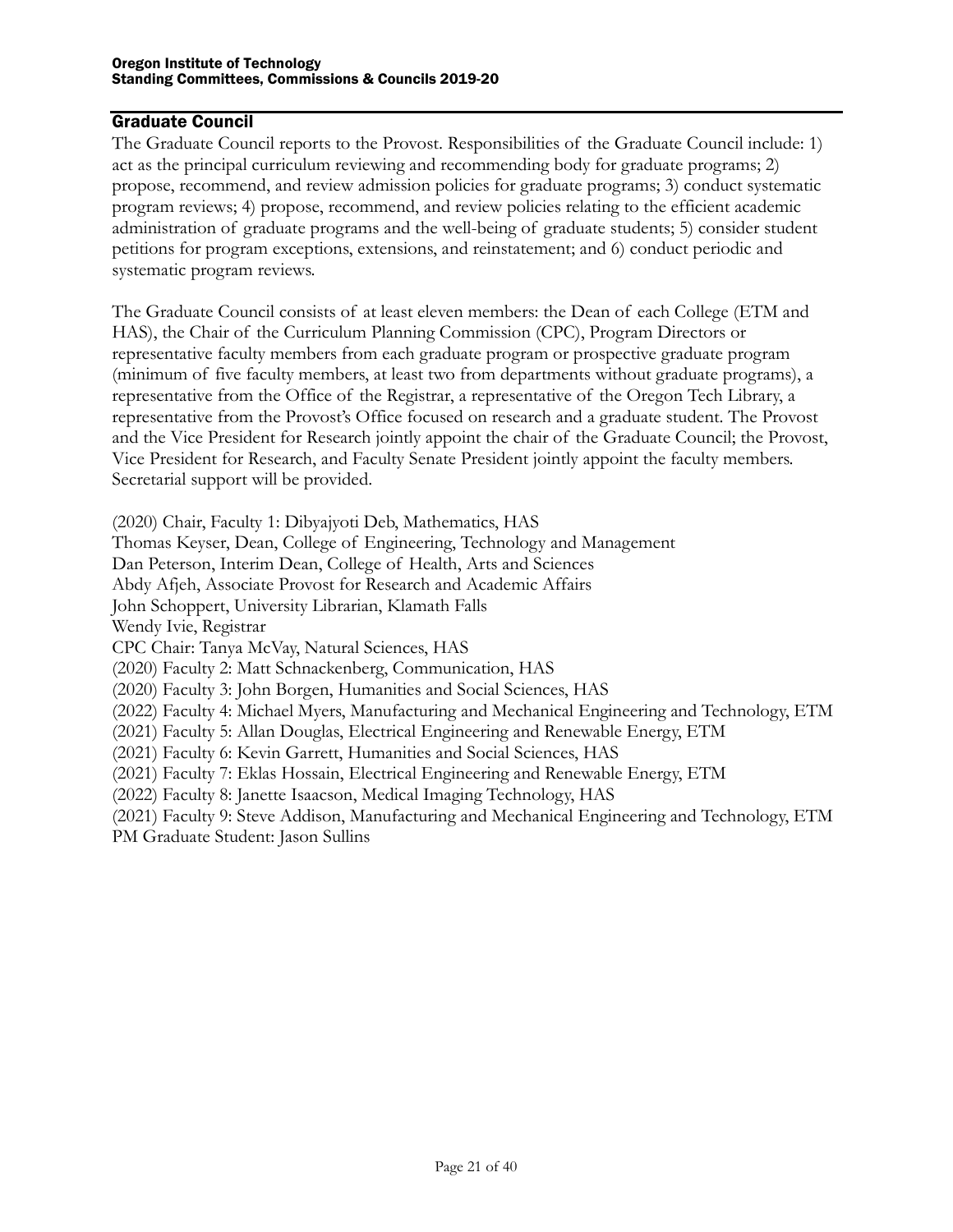#### <span id="page-21-0"></span>Institutional Review Board for Use of Human and Animal Subjects in Research (IRB)

The IRB is a federally mandated body established under the US Department of Health and Human Services (DHHS) regulations for the protection of human subjects (45 CFR 46). Its purpose is to protect the rights and welfare of individuals recruited to participate in research activities conducted under the auspices of the Oregon Institute of Technology. The IRB is responsible for ensuring compliance with the federal regulations set forth in 45 CFR 46 (Protection of Human Subjects). The IRB is charged with the review and approval of all research involving human subjects conducted by faculty, staff, and students, on- and off-campus, regardless of funding source prior to initiation of the research. The IRB must also review and approve any changes to an approved research project before implementation. Additionally, the IRB is tasked with monitoring ongoing research for adherence to Federal regulations and institutional policies and procedures.

The IRB reports to the Vice President for Research (VPR) and follows a membership composition to comply with 45 CFR 46.107 (IRB Membership). The VPR, Provost and Deans jointly appoint the IRB members for a term of 5 years. The IRB is registered with the US Office of Human Research Protections (OHRP). Changes to the IRB composition must be reported to the US DHHS. The VPR is responsible for submitting, updating, and renewing the Federal-wide Assurances (FWAs).

- (2021) Chair: Trevor Petersen, Humanities and Social Sciences, HAS
- (2025) Brian Moravec, Associate Dean, College of Engineering Technology and Math
- (2021) Faculty 1: Amber Lancaster, Communications, HAS
- (2021) Faculty 2: Scott Prahl, Electrical Engineering & Renewable Energy, ETM
- (2025) Faculty 3: TBD
- (2025) Faculty 4: John Borgen, Humanities and Social Sciences, HAS
- (2025) External Representative: Ralph Eccles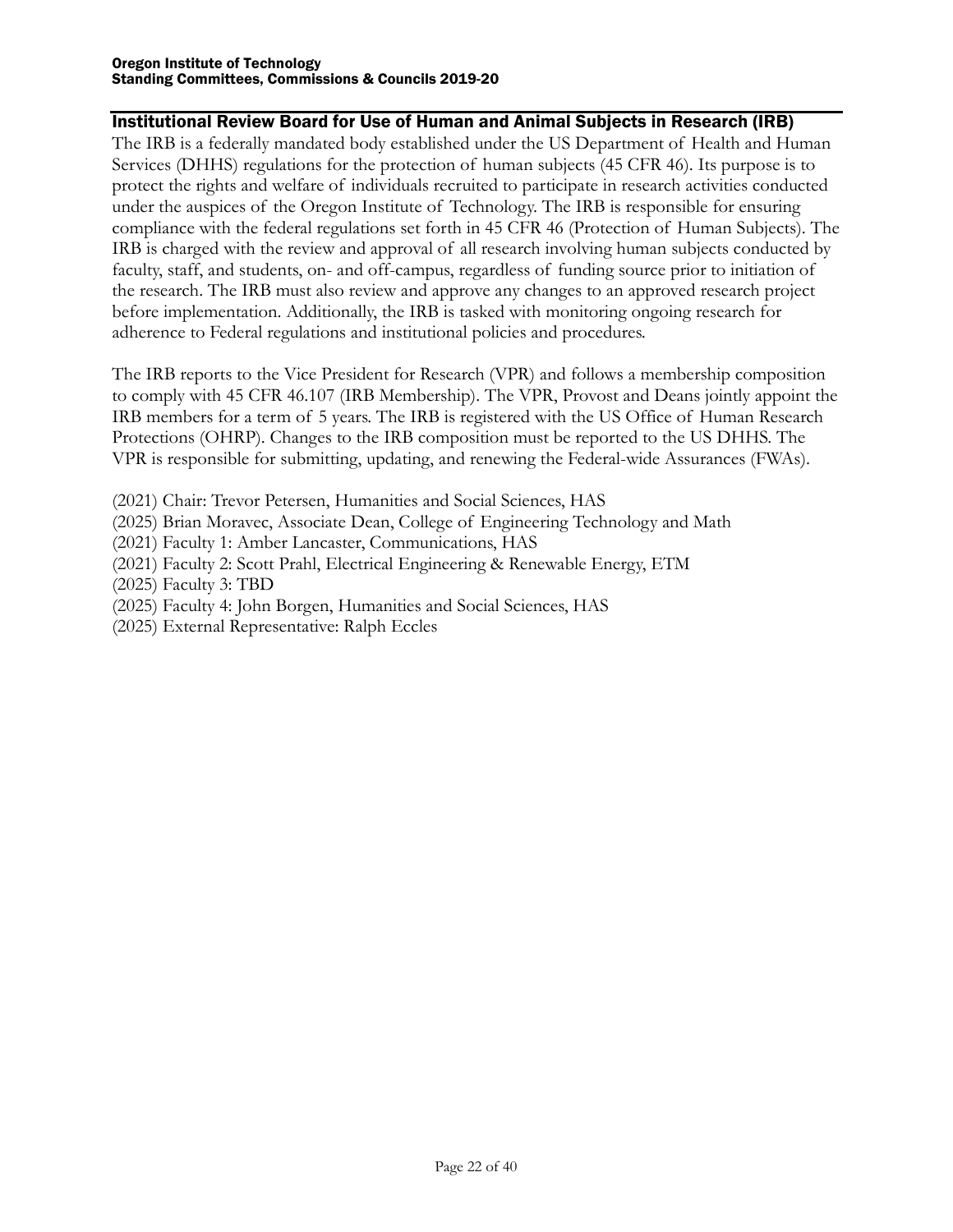#### <span id="page-22-0"></span>International Committee

The International Committee is an advisory body and reports to the Provost. The Committee: 1) assists in developing goals and objectives for international student and faculty programs; 2) considers issues related to the admission of international students, including TOEFL requirements, scholarships, and immigration; 3) ensures hospitality mechanisms are in place, including host family programs for students; 4) works with the International Students Club to assist with appropriate activities; 5) considers and reviews opportunities for faculty exchanges; 6) reviews and makes recommendations regarding student exchange programs; and 7) maintains an inventory of international activities and areas of expertise within Oregon Tech.

The Committee is comprised of the Registrar, the Director of Admissions, or their respective designees; two Student Affairs staff members supporting international students, at least five faculty members, and one student. Faculty members should have an active interest in international activities and one should represent a non-Klamath Falls campus. The Provost appoints the Chair; the Provost and Faculty Senate President appoint the faculty for three-year terms.

Chair: Brian Moravec, Associate Dean, ETM Michal Kawka, Program Director, TOP Ben Kintner, Scheduling Coordinator, Registrar's Office Jamie Blankenship, Admissions: Administrative Program Specialist Josie Hudspeth, Associate Director of Campus Life (2020) Faculty 1: Yuehai Yang, Natural Sciences, HAS (2022) Faculty 2: Chitra Venugopal, Electrical Engineering & Renewable Energy Engineering, ETM (2021) Faculty 3: Yanqing Gao, Manufacturing and Mechanical Engineering Technology, ETM (2022) Faculty 4: Sarah Fitzpatrick, Respiratory Care, HAS (2020) Faculty 5: Mike Myers, Manufacturing and Mechanical Engineering Technology, ETM (2021) Faculty 6: Christopher Syrnyk, Communication, HAS Klamath Falls Student: Desty Inas Portland Metro Student: TBD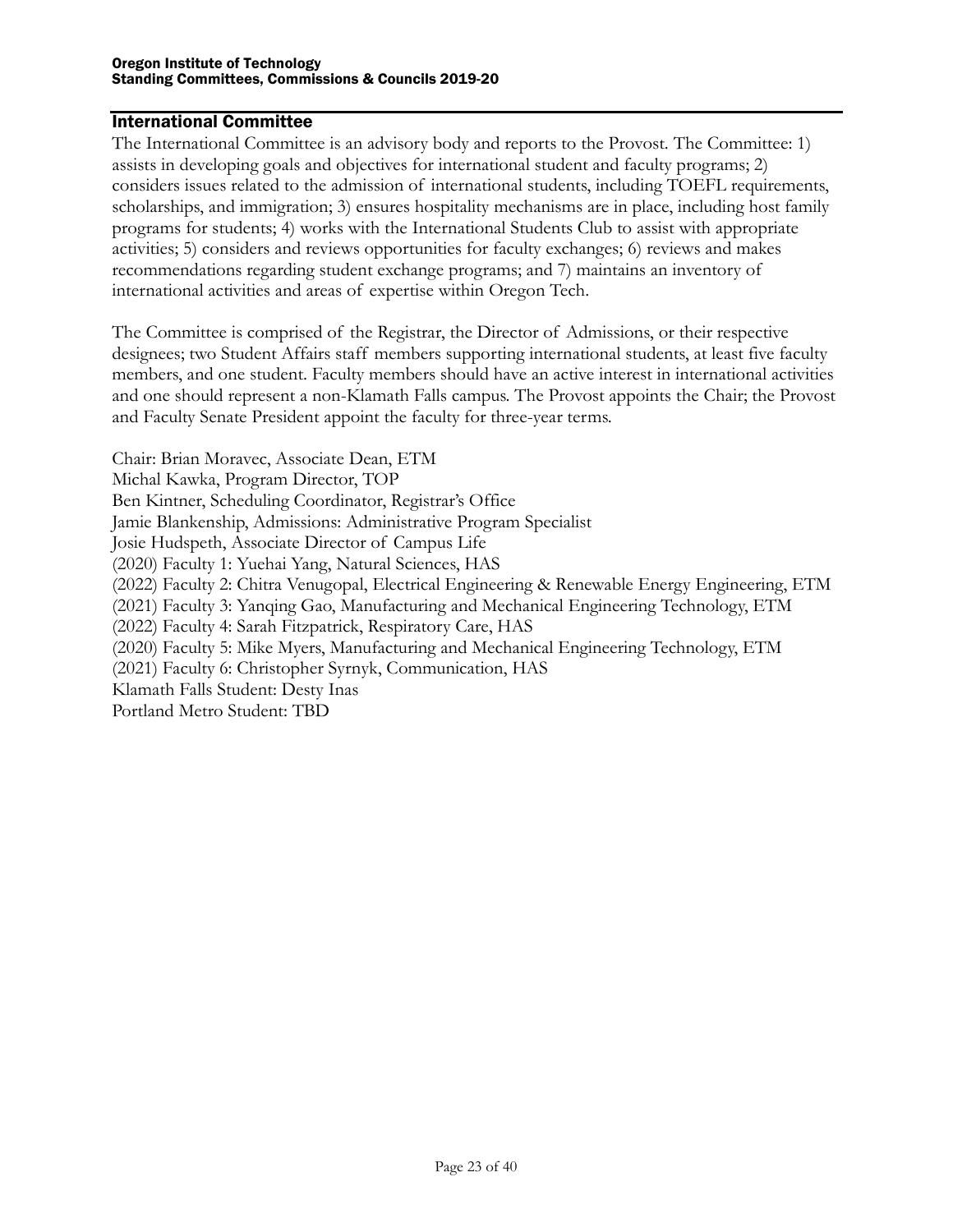#### <span id="page-23-0"></span>Library Resources Commission

The Library Resources Commission reports to the Provost. The responsibilities of the Commission include: 1) recommend the funds required for establishing desirable acquisition levels and a discerning allocation of budgeted funds to support the need for books, periodicals, and other educational materials; and 2) develop, implement, and revise policies that govern the use of library resources within and outside the library proper.

The Commission is comprised of seven members: the Director of the Library, the Dean of the College of ETM, the Dean of the College of HAS, a representative from Information Technology Services (ITS), a representative from the Department of Online Learning (OL), the librarian from the Portland Metro campus, and one student from the Klamath Falls campus and one from the Portland Metro campus. The Director of the Library serves as chair of the Commission. The Commission will meet at least once each quarter during the academic year. The College Deans will be responsible for assessing material needs for new or expanding programs. Programmatic liaisons (departmental faculty) will provide continuous input to librarian counterparts about ongoing needs.

Chair: John Schoppert, University Librarian Dawn Lowe-Wincentsen, Wilsonville Librarian Thomas Keyser, Dean, College of Engineering, Technology, and Management Dan Peterson, Interim Dean, College of Health, Arts and Sciences Carrie Dickson, Director, Online Operations and Instructional Design Connie Atchley, Associate Vice President and Chief Information Officer Klamath Falls Student: Jackson Morgan Portland Metro Student: TBD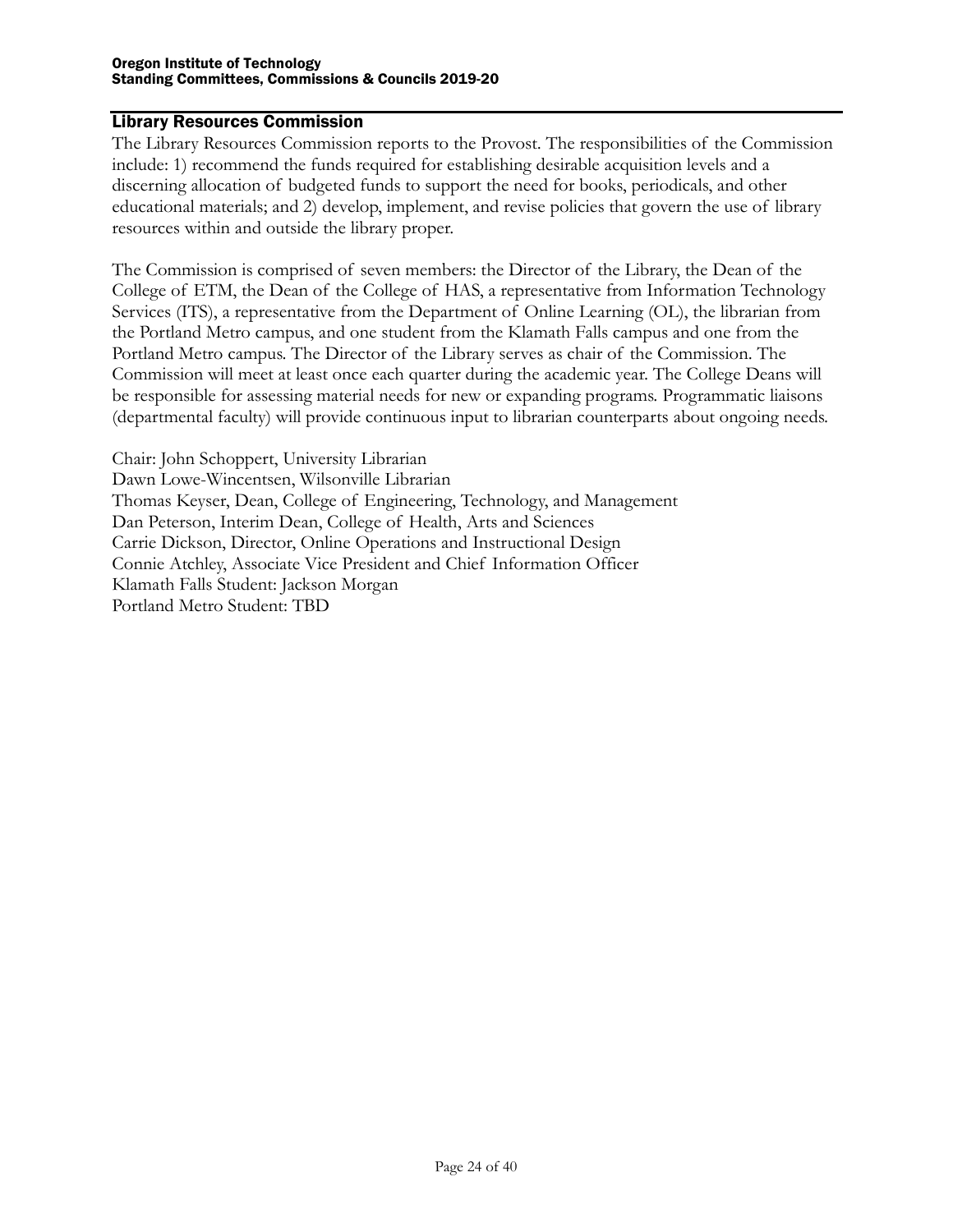## <span id="page-24-0"></span>Online Learning and Advisory Council (OLAC)

The Online Learning and Advisory Council (OLAC) reports to the Provost. The responsibilities of OLAC are to: 1) provide advice and consultation to the Provost; 2) make recommendations to the Provost on online learning policies and guidelines; and 3) assist in resolving online education problems, issues, and concerns.

OLAC is comprised of , the Director of Online Operations, the Technology Manager, a Student Support Service representative, and nine faculty members. Ex-officio members include the Chief Information Officer and CCT representation. At least three faculty members are selected from each College and at least one faculty member from a non- Klamath Falls campus. Faculty members serve three-year terms and represent departments involved in online learning. Faculty members are appointed jointly by the Provost and the President of the Faculty Senate.

Chair: TBD,

Assistant Chair: Carrie Dickson, Director of Online Operations and Instructional Design

TBD, Online Learning, Technology & Project Manager

Michelle Martin, Online Learning Student Services

(2021) Faculty 1: Lindy Stewart, Management, ETM

(2020) Faculty 2: Tanya McVay, Natural Sciences, HAS

(2021) Faculty 3: Amber Lancaster, Communications, HAS

(2022) Faculty 4: Pat Schaeffer, Management, ETM

(2021) Faculty 5: Kamal Gandhi, Natural Sciences, HAS

(2020) Faculty 6: Maureen Sevigny, Management, ETM

(2020) Faculty 7: Suzanne Hopper, Dental Hygiene, HAS

(2021) Faculty 8: Allan Douglas, Electrical Engineering, ETM

(2021) Faculty 9: Alishia Huntoon, Humanities and Social Sciences, HAS

Connie Atchley, Associate Vice President and Chief Information Officer, *ex officio*

Aja Bettencourt-McCarthy, CCT Representative, Instruction Coordinator Librarian/Instructor, *ex officio*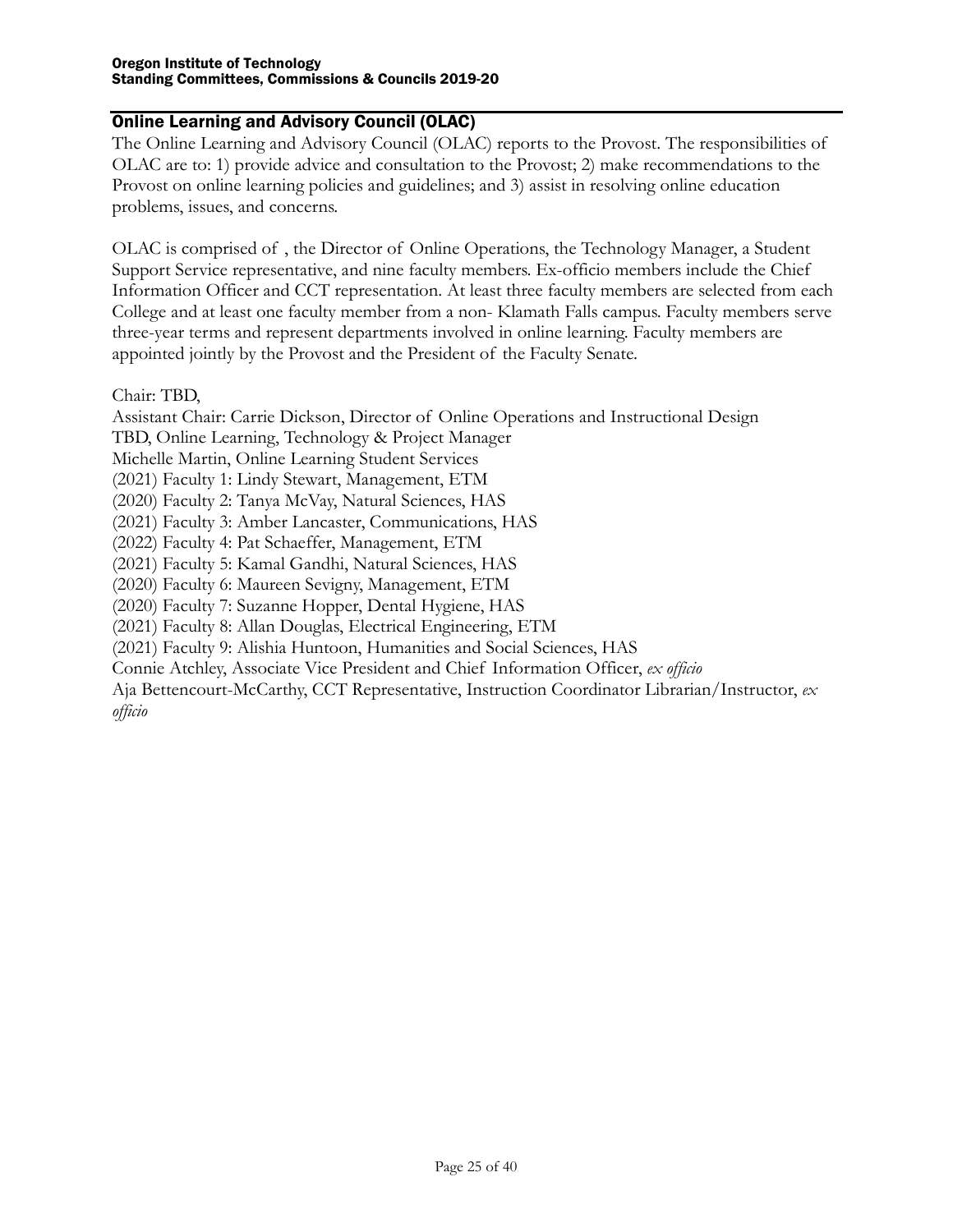## <span id="page-25-0"></span>Promotion Advisory Committee (PAC)

The Promotion Advisory Committee (PAC) reports to the Provost. Promotion policies for teaching faculty and librarians are covered by Oregon Tech policies 20-040 and 20-041, respectively. PAC reviews nominations from College Promotion Committees and from the library for faculty promotions and makes recommendations to the Provost. The Provost makes final promotion decisions.

Membership consists of seven teaching faculty at the full professor rank, jointly appointed by the Provost (three members) and the President of the Faculty Senate (four members), and the Chief Human Resources and Civil Rights Officer who serves *ex officio*. At least three faculty members from each College will be appointed. The Provost appoints a Chair from among the faculty who has served on PAC for at least two years. The Chair may be reappointed at the discretion of the Provost. The intention of appointment to PAC is for faculty members to represent the entire institution, not to represent their respective departments, disciplines, or colleges.

(2022) Chair, Faculty 1: Richard Hoylman, Medical Imaging Technology, HAS

(2022) Faculty 2: Sean St.Clair, Civil Engineering, ETM

(2022) Faculty 3: Hui-Yun Li, Natural Sciences, HAS

(2021) Faculty 4: Calvin Caldwell, Computer Systems Engineering Technology, ETM

(2020) Faculty 5: Slobodan Petrovic, Electrical Engineering and Renewable Energy, ETM

(2021) Faculty 6: Matt Schnackenberg, Communications, HAS

(2021) Faculty 7: Nathan Mead, Mechanical Engineering and Technology, ETM

Maureen De Armond, Associate Vice President, Human Resources, *ex officio*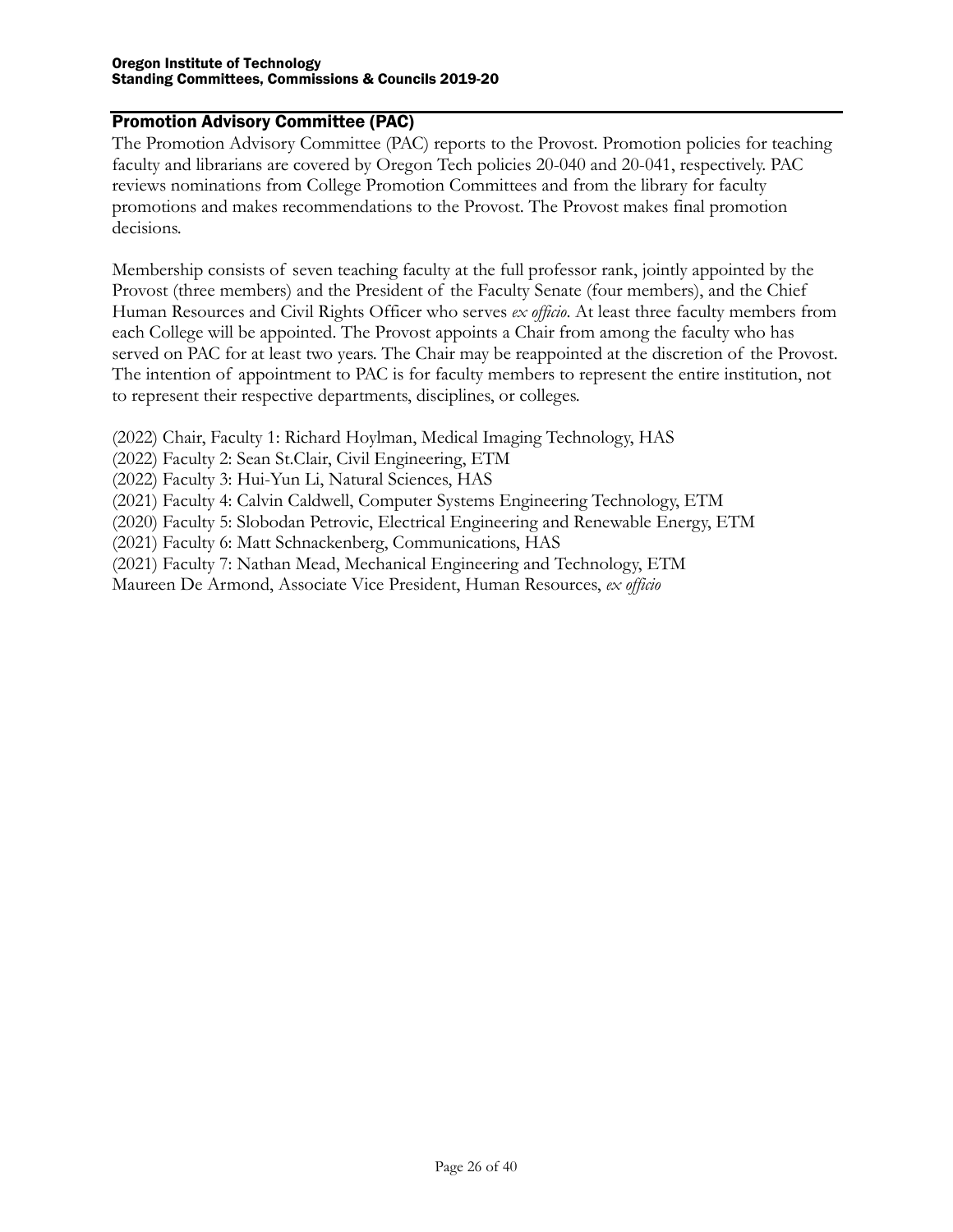#### <span id="page-26-0"></span>Resource Budget Commission (RBC)

The Resource Budget Commission (RBC) reports to the Provost. The RBC was established to meet unique needs within academic and non-academic departments at Oregon Tech. The Commission: 1) considers budget proposals and provides for overlooked needs at the university, and 2) allocates the resource budget every year.

The Vice President for Student Affairs chairs the RBC. The Chair does not vote on proposals unless there is a tie. The RBC will run a separate process for each campus: Klamath Falls and Portland Metro.

The commission is comprised of the Vice President for Finance and Administration, the Dean of the College of ETM, the Dean of the College of HAS, Associate Vice President and Chief Information Officer, and the Associate Dean of Students. The commission is chaired by the Vice President for Student Affairs and Dean of Students.

#### Klamath Falls RBC

Chair: Erin Foley, Vice President for Student Affairs and Dean of Students Brian Fox, Vice President for Finance and Administration Thomas Keyser, Dean, College of Engineering, Technology, and Management Dan Peterson, Interim Dean, College of Health, Arts and Sciences Connie Atchley, Associate Vice President and Chief Information Officer Student 1: TBD Student 2: TBD Student 3: TBD Student 4: TBD Student 5: TBD

#### Portland Metro RBC

Chair: Erin Foley, Vice President for Student Affairs and Dean of Students TBD, Assistant Vice President for Student Services Brian Fox, Vice President for Finance and Administration Thomas Keyser, Dean, College of Engineering, Technology and Management Dan Peterson, Interim Dean, College of Health, Arts and Sciences Aaron Scher, Electrical Engineering and Renewable Energy, ETM Jeff Hower, Portland Metro ITS Student 1: TBD Student 2: TBD Student 3: TBD Student 4: TBD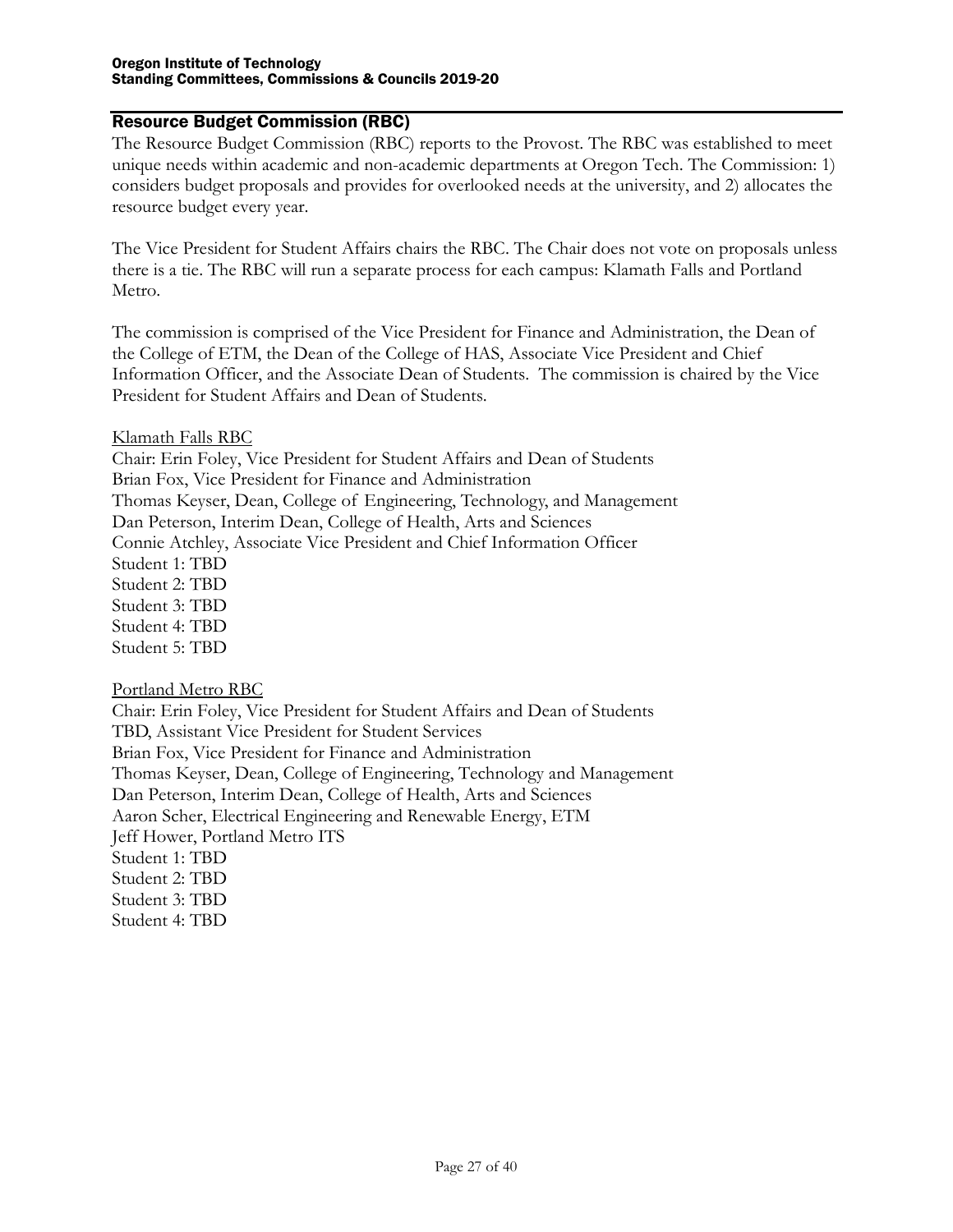## FINANCE AND ADMINISTRATION

#### <span id="page-27-1"></span><span id="page-27-0"></span>College Union Commission

The purpose of the College Union Commission shall be: 1) to review and approve all proposals and/or recommendations pertaining to remodeling or additions to the College Union building before being presented to the Facilities Planning Commission; 2) to review and recommend to the institutional President, policies for campus extra-curricular activities and programs conducted in the College Union building; 3) to review and recommend to the Incidental Fees Commission the adoption of budgets for the College Union and Conference Committee charge.

Membership of the Commission shall consist of the ASOIT Presidents, two ASOIT representatives appointed by the ASOIT President, three students at-large appointed for one academic year by the CU Commission, the AVP of Financial Operations or designee, the Director of Campus Life or designee, the manager of the College Union and Events, two faculty members (one from each college), one administrator at-large appointed by the Vice President of Finance and Administration, and the Vice President for Student Affairs (serves as Chair). This Commission reports directly to the Vice President of Finance and Administration.

Chair: Erin Foley, Vice President for Student Affairs and Dean of Students Rachel Winters, Commission Secretary Samantha Henkell, President, ASOIT Mason Wichmann, Vice President, ASOIT ASOIT Officer 1: Jessica Santana ASOIT Officer 2: Katy Hunter Student 1: Dillon Rose Student 2: TBD Student 3: TBD Stephanie Pope, Assistant Vice President, Financial Operations Holly Anderson, Associate Director of Campus Life Shellie Wilson, Manager of the College Union (2022) John Borgen, Humanities and Social Sciences, HAS (2020) Michael Healy, Computer Systems Engineering Technology, ETM (2022) Zach Jones, Admissions Counselor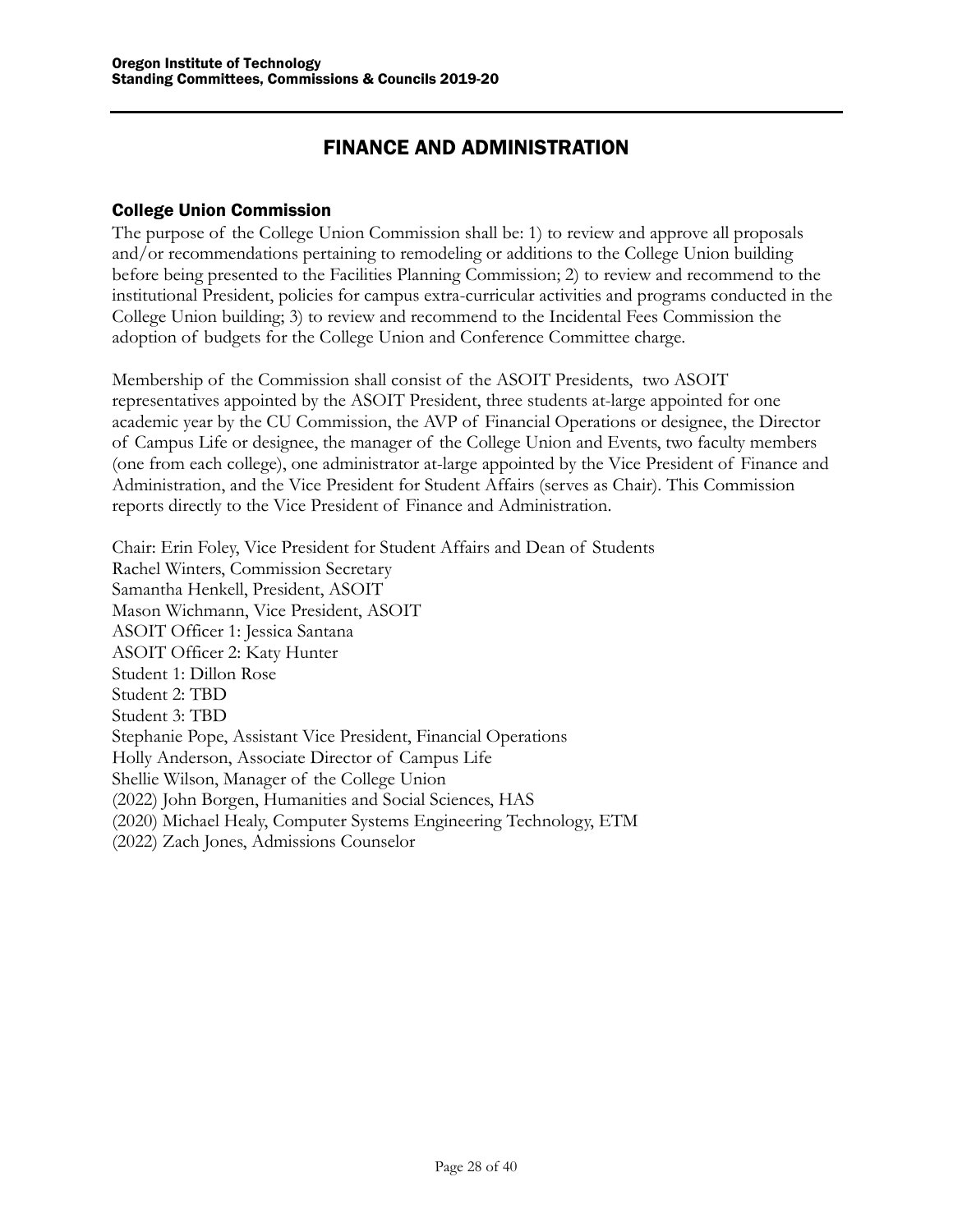#### <span id="page-28-0"></span>Radiation Safety Committee

The responsibility of the Radiation Safety Committee is to ensure that all users of radioisotopes on the Oregon Tech Klamath Falls campus establish and follow safe procedures when using radioisotopes. To meet these objectives, the Committee: 1) reviews all applications for new uses of radioisotopes on campus; 2) reviews all proposed safety procedures; and 3) recommends remedial action should approved safety procedures not be followed.

The Radiation Safety Committee consists of a Risk Management representative, the Radiation Safety Officer, two administrative staff and four faculty members. Meetings may be called by the chair or by any two committee members. The chair is appointed by the Vice President of Finance and Administration. This Committee reports directly to the Vice President of Finance and Administration.

(2022) Chair, Faculty 1: Vanessa Bennett, Medical Imaging Technology and Radiation Safety Officer, **HAS** 

Sherry Himelwright, Environmental Health and Safety Professional

James Lake, Facilities Maintenance Supervisor

(2022) Faculty 2: Bobbi Kowash, Medical Imaging Technology, HAS

(2021) Faculty 3: Rick Hoylman, Medical Imaging Technology, HAS

(2020) Faculty 4: Richard Carson, Medical Imaging Technology, HAS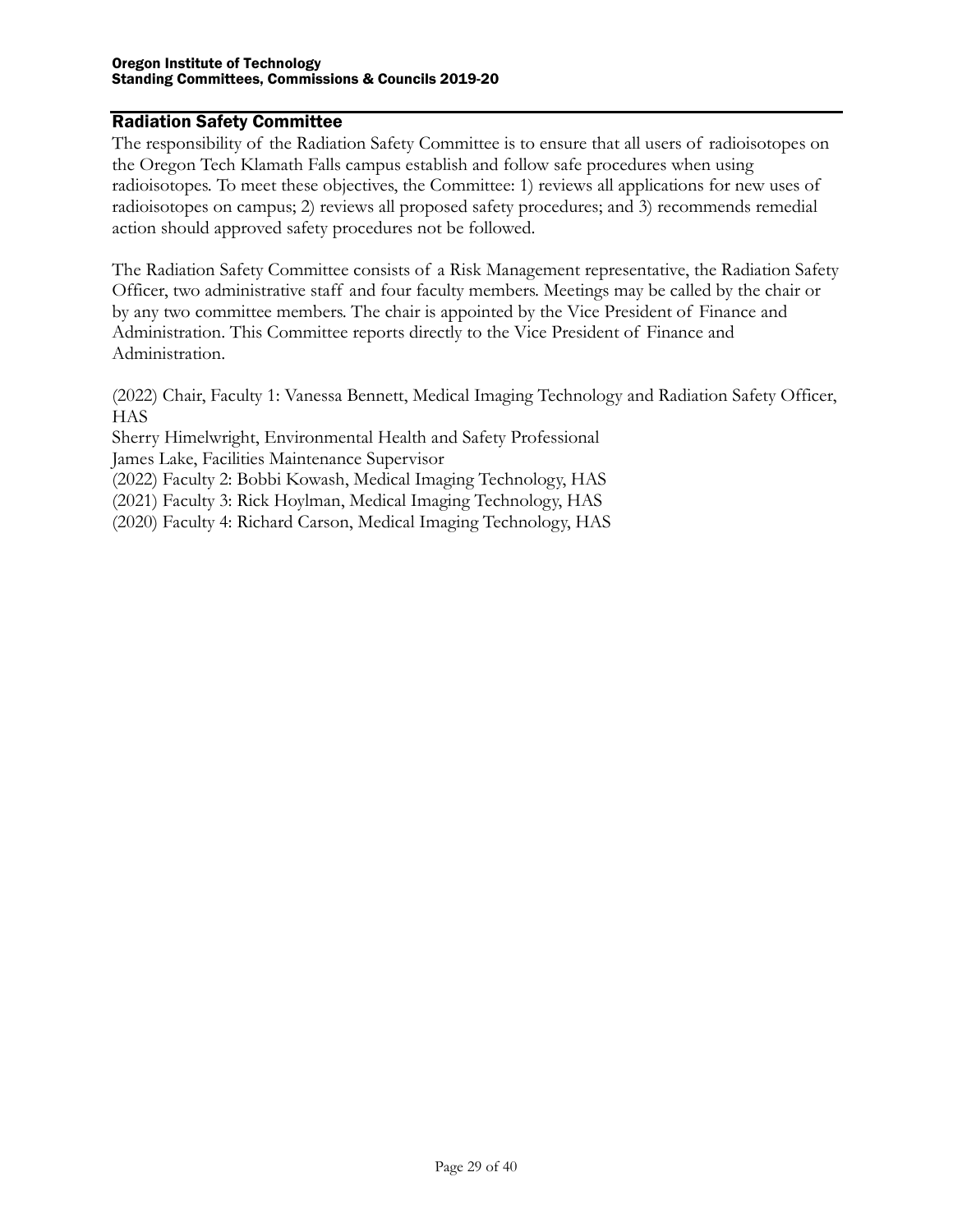#### <span id="page-29-0"></span>Safety Commission

The purpose of the Safety Commission is to bring members of the campus community together in a cooperative effort to promote safety and health in the workplace. An effective safety commission assists the employer and helps identify recommendations for change. The goal is to reduce or eliminate on-the-job accidents by use of every reasonable precaution.

The Commission is mandated under OSHA rules to meet on a monthly basis. The Commission exists to receive and manage university wide safety suggestions, reports of safety hazards, and workplace safety concerns. The Commission recommends safety policy and safety procedural improvements to the President of Oregon Tech through the Vice President for Finance & Administration. The Vice President for Finance & Administration is an ex officio, non-voting member of the Commission, who may attend meetings to facilitate receipt of safety recommendations. The Commission will conduct quarterly inspections of Klamath Falls, Portland Metro and extension campuses to review and document safety progress campus-wide.

The Commission is comprised of the Vice President for Student Affairs or designee; the Director of Facilities Services or designee; the Director of Campus Safety or designee; the Director of Student Health or designee; and the College Union manager or designee. Academic members will include one faculty member from each of the two colleges and an ASOIT student representative from each campus. Other members include one or more representatives from each of the following areas: trades, food services, custodial, support services staff, health services, environmental health and safety, security, Klamath Falls and Portland Metro instrument technicians, and computing services. The Portland Metro members of this commission will serve as a sitespecific subcommittee to the university Commission. This Commission reports directly to the Vice President for Finance and Administration. The chair is elected by the Commission members.

Chair: James Lake, Maintenance Supervisor Erin Foley, Vice President for Student Affairs and Dean of Students Brian Fox, Vice President for Finance & Administration, *ex officio* Connie Atchley, Associate Vice President and Chief Information Officer Leticia Hill, Procurement and Risk Officer Fred Kowalski, Director, IT Security and Compliance Tom Darrah, Director of Facilities Services Lara Pracht, Director of Academic Affairs, Portland-Metro Edward Daniels, Director of Campus Safety Shellie Wilson, Manager of College Union Sherry Himelwright, Environmental Health and Safety Philip Dussel, Instrument Technician, Manufacturing & Mechanical Engineering & Technology Steven Kappler, Sodexo, *ex officio* Mark Kasper, Custodial Supervisor Sarah Henderson, Benefits Consultant Gaylyn Maurer, Director of Integrated Student Health Center Karissa Sultan, Accountant, Business Office Erin Williams, Athletics Program Operations Coordinator Sarah Matchett, Residence Life Coordinator Trish Hower, Portland Metro Campus Operations Manager (2021) Mostafa Saber, Mechanical Engineering, Portland Metro, ETM (2022) Jessica Luebbers, Dental Hygiene, HAS (2022) Lloyd Parratt, Natural Science, HAS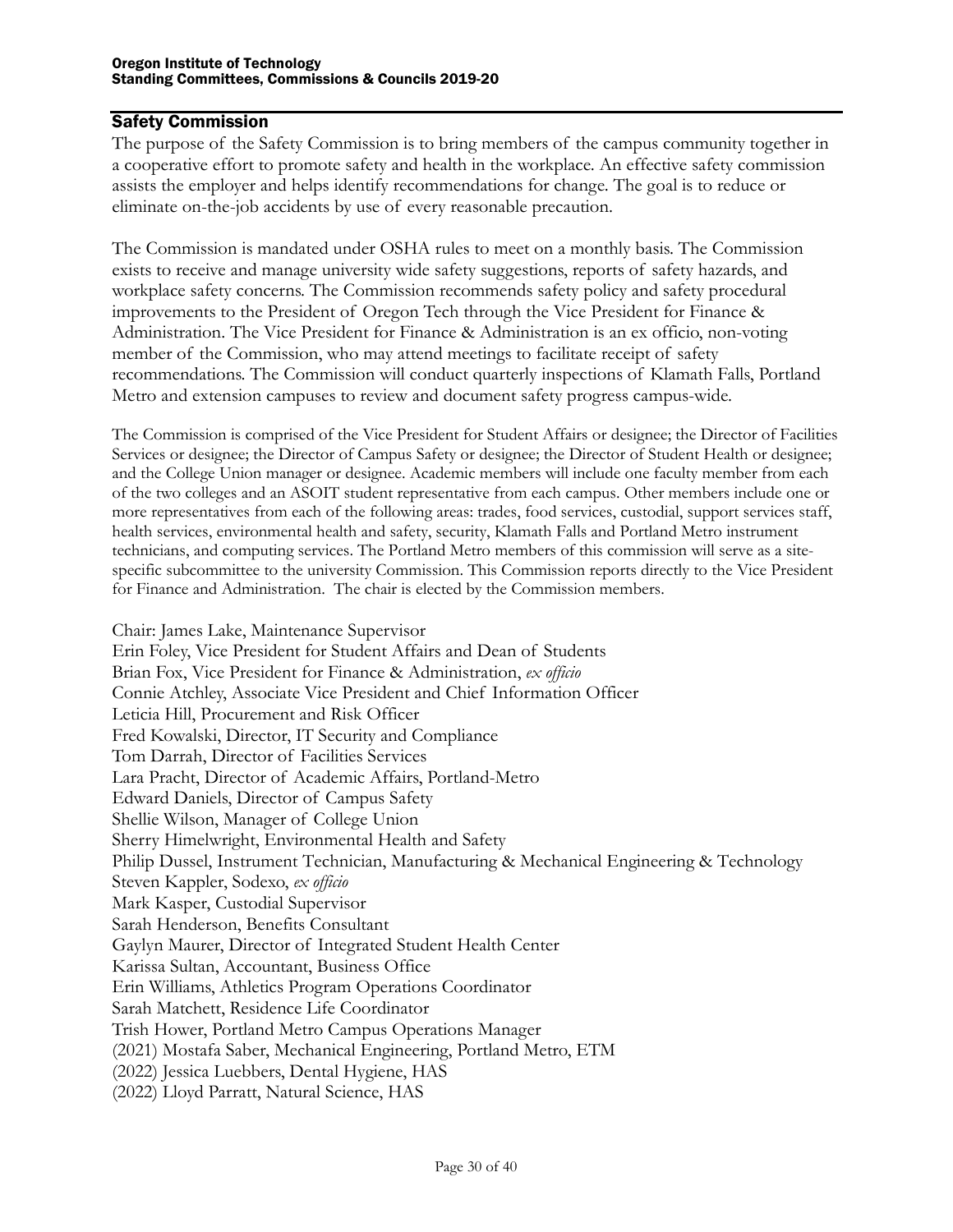<span id="page-30-0"></span>Klamath Falls Student: Phillip Smith Portland Metro Student: Peter Wantuck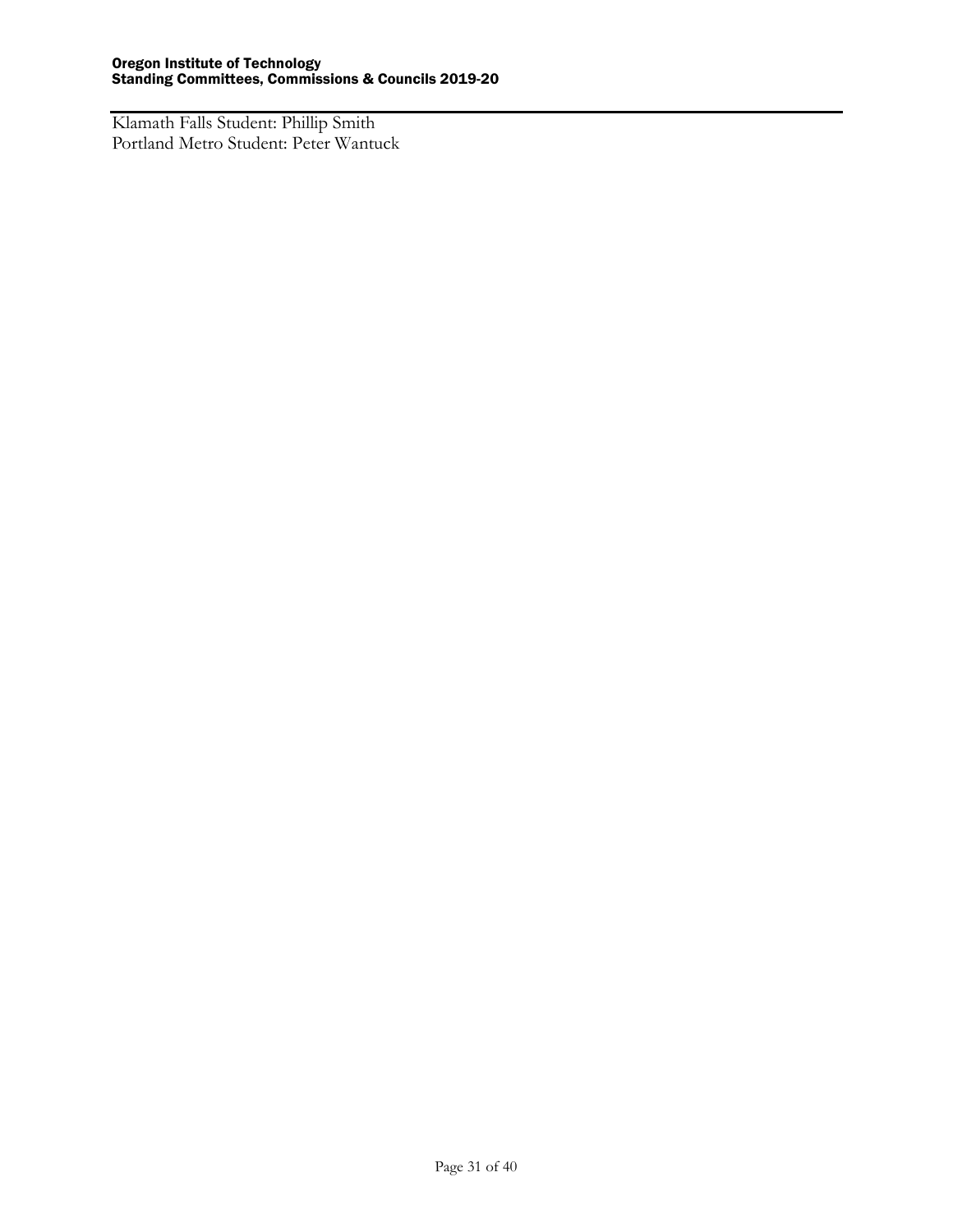#### Substance Abuse Commission

The Commission is charged with making recommendations to Oregon Tech administration and departments regarding outreach and education toward a drug-free campus, including: 1) student awareness and education about the use and risks of alcohol, marijuana, tobacco and other drugs; 2) developing and monitoring an implementation plan for a drug-free awareness program that informs employees about the dangers of drug abuse in the workplace, the institution's policy on a drug-free workplace, and any drug counseling, rehabilitation or employee assistance programs that are available for workplace drug abuse violation; and 3) generating a biennial report on the above efforts to the Department of Education.

Members include the Chief Human Resources and Civil Rights Officer, the Directors of the Integrated Student Health Center, Housing & Residence Life, Campus Life; an Athletic Representative; three faculty; two administrative/classified staff; and four students. The chair is appointed by the Vice President of Finance and Administration. This Commission reports directly to the Vice President of Finance and Administration.

Chair: Gaylyn Maurer, Director Integrated Student Health Center Sarah Henderson, Benefits Consultant, Human Resources Staff 1: Diana Angeli, Executive Assistant, Office of the President Staff 2: Lori Harris, Senior Fiscal Manager Holly Anderson, Associate Director; Campus Life Mandi Clark, Director of Housing and Residence Life Kelly Caleb, Athletic Representative (2020) Kevin Garrett, Humanities and Social Sciences, HAS (2022) Kathleen Adams, Humanities and Social Sciences, HAS (2021) Dawn Taylor, Medical Lab Sciences, Portland Metro HAS Student 1: Mason Wichmann, Klamath Falls Student 2: Nathan Fuller, Klamath Falls Student 3: Tiange Ma, Klamath Falls Student 4: Iris Crum, Portland Metro Student 5: Matthew Tugg, Portland Metro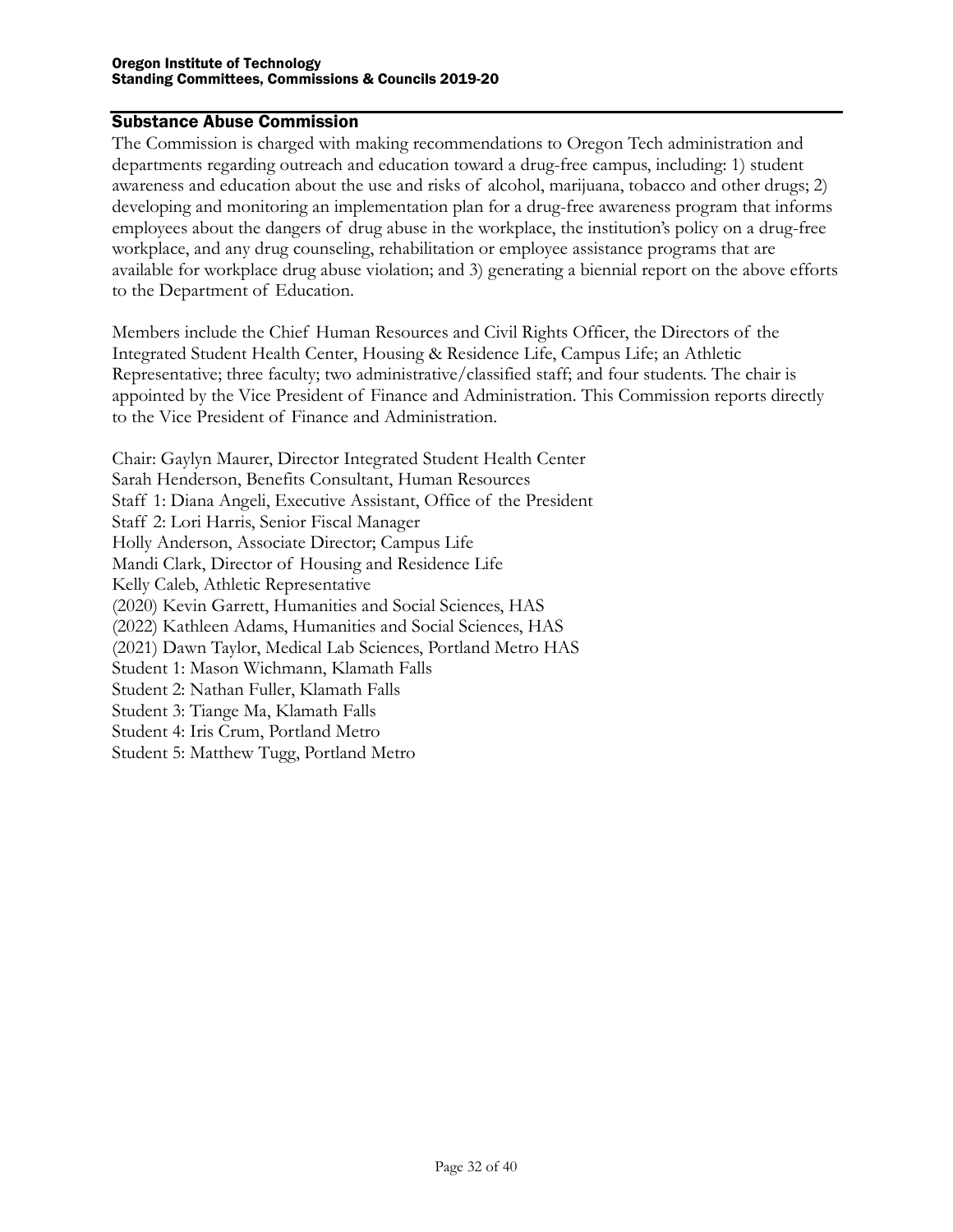## STRATEGIC ENROLLMENT MANAGEMENT

#### <span id="page-32-1"></span><span id="page-32-0"></span>Admissions Committee

The purpose of the Admissions Committee is to: 1) provide counsel concerning admission decisions, particularly those related to applicants who are not clearly admissible; 2) help evaluate current and proposed admission policies and procedures; and 3) give input regarding new student enrollment goals.

The Committee consists of the Director of Admissions, the Assistant Director of Admissions, the Registrar or designee, the Chair of the Academic Standards Committee, a representative from the Student Success Center, the Program Director Student Success Center or designee, the Director of Athletics or designee, the Chair of the Mathematics department, a representative from Portland Metro, a representative from Residence Life, a representative from the ROCK/Retention, and at least two additional faculty members, one from the College of ETM and one from the College of HAS. The Committee is chaired by the Director of Admissions and reports to the Associate Vice President for Strategic Enrollment Management.

Chair: Erik Johnson, Director of Admissions Kendal Marks, Assistant Director of Admissions Wendy Ivie, Registrar Addie Clark, Academic Standards Committee Co-Chair Tanya Coty, Director of the Student Success Center Michal Kawka, Program Director, TOP John VanDyke, Director of Athletics Tiernan Fogarty, Chair, Mathematics, HAS Josh Jones, Educational Partnerships & Outreach: Pre-College Coordinator Mandi Clark, Director of Housing and Residence Life (2021) Steve Edgeman, Mechanical Engineering Technology, ETM (2021) Ben Bunting, Humanities and Social Sciences, HAS (2022) Tracey Coon, Management, ETM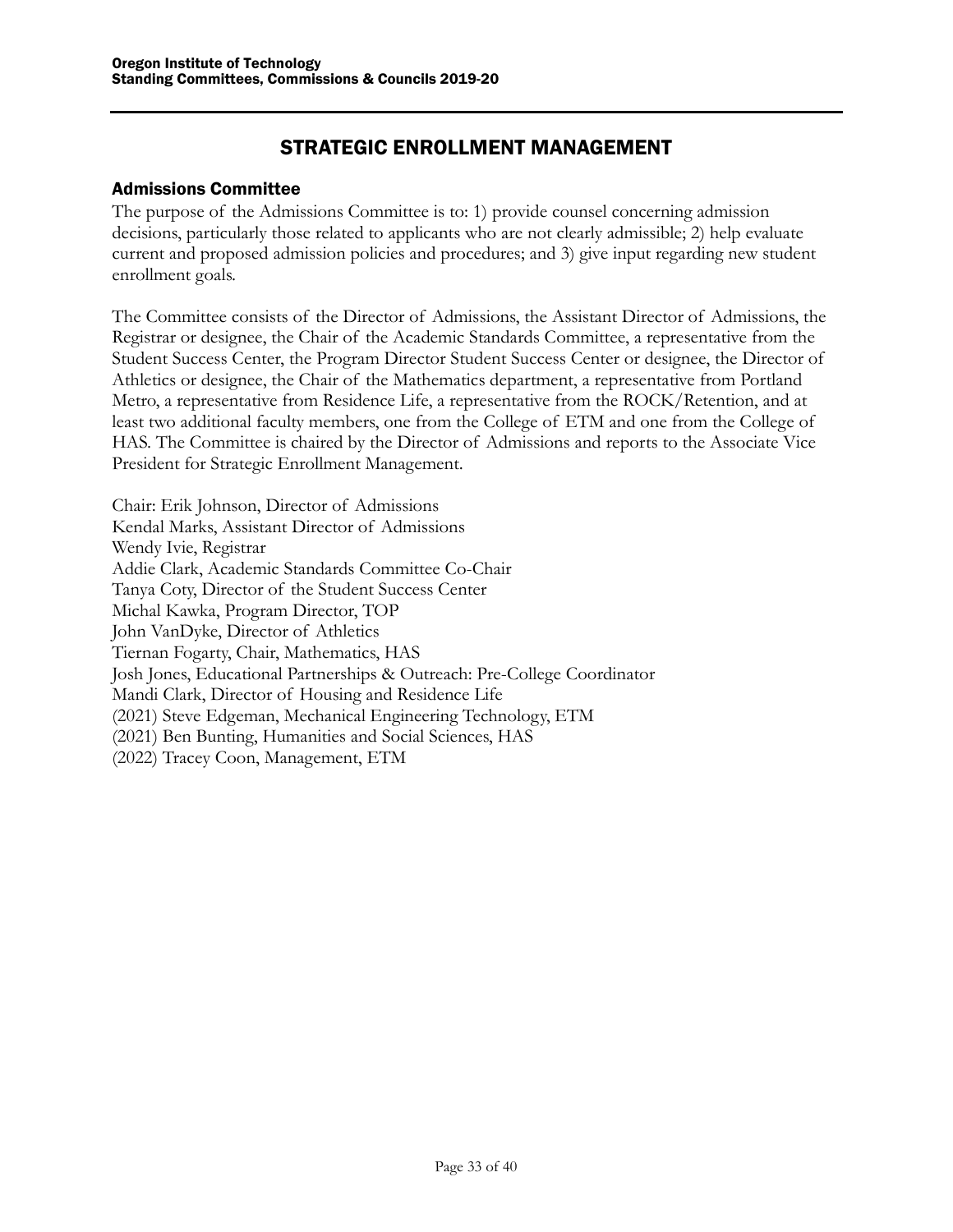#### <span id="page-33-0"></span>Financial Aid Committee

The responsibilities of the Financial Aid Committee are: 1) to hear financial aid appeals, and 2) to determine the recipients of some scholarships.

Membership consists of the AVP of Financial Operations or designee, the Director of Financial Aid, the TOP Coordinator, the Registrar or designee, and seven faculty members. The chair is a faculty member appointed by the Vice President for Strategic Enrollment Management.

(2022) Chair, Faculty 1: Robyn Cole, Medical Imaging Technology, HAS

Ashlie Pence, Assistant Registrar

Karissa Sultan, Accounts Receivable Manager, Business Affairs

Tracey Lehman, Director of Financial Aid

Michal Kawka, Program Director, TOP

(2022) Faculty 2: Paula Russell, Dental Hygiene, HAS

(2022) Faculty 3: Hui-Yun Li, Natural Sciences, HAS

(2022) Faculty 4: Irina Demeshko, Mechanical & Manufacturing Engineering Technology, ETM

(2021) Faculty 5: Jim Fischer, Mathematics, HAS

(2021) Faculty 6: Ryan Madden, Humanities and Social Sciences, HAS

(2021) Faculty 7: Vanessa Bennett, Nuclear Medicine Technology, HAS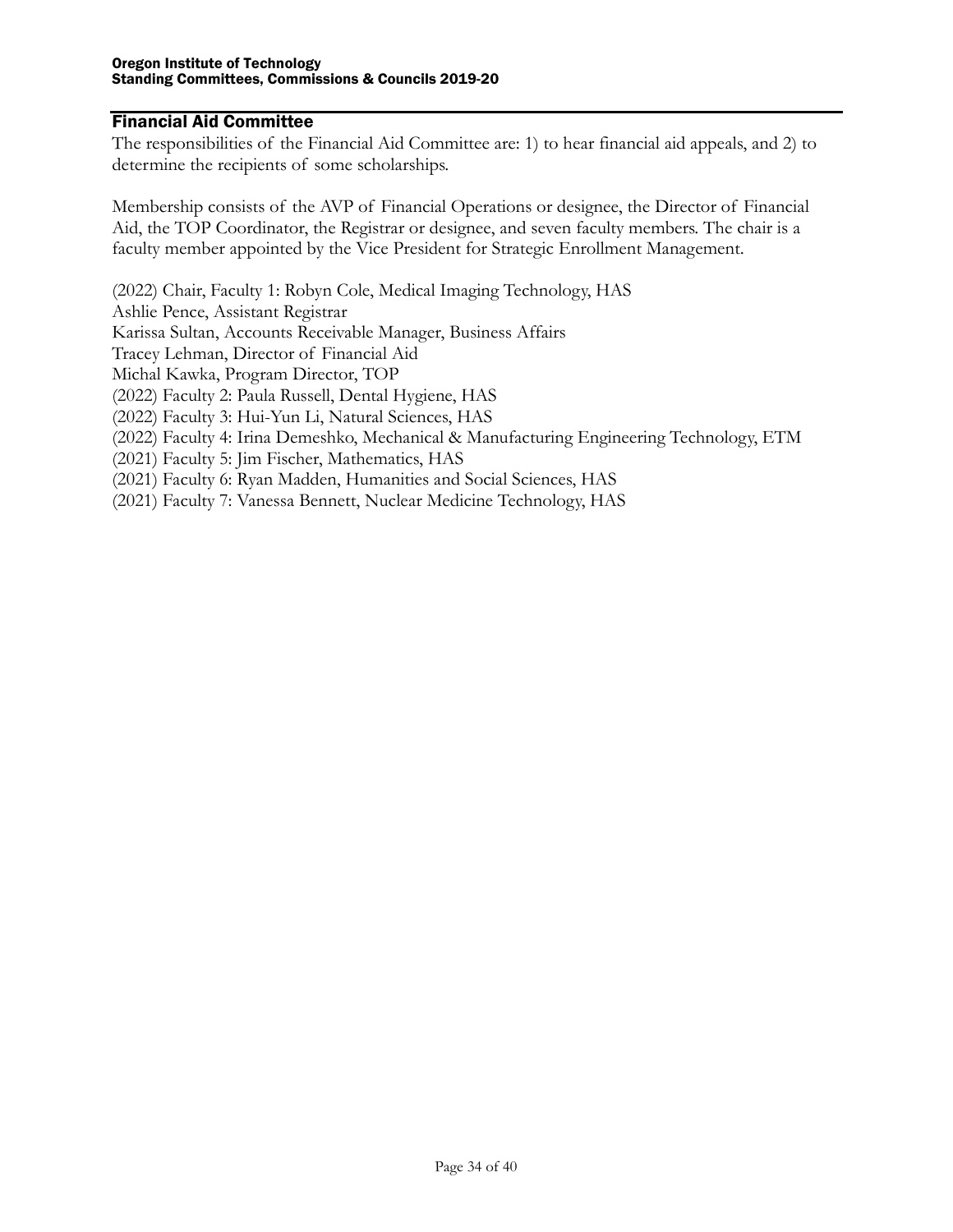## STUDENT AFFAIRS

#### <span id="page-34-1"></span><span id="page-34-0"></span>Americans with Disabilities Act Commission

The American with Disabilities Act Commission is charged with reviewing potential barriers to equal access to the programs, services and activities of Oregon Tech, including on-campus and online, and recommending solutions. The Commission is to prepare an annual prioritization of the most pressing needs and review progress made in the past year on resolving access barriers.

The Americans with Disabilities Act Commission is composed of two students (one from Portland Metro); two community members (one from Portland Metro); two faculty members and two staff members; the Chief Human Resources and the Directors of Housing and Residence Life, Integrated Student Health Center, Facilities Services, and Campus Safety; representatives from Information Technology Services, Portland Metro campus and the OPEU-SEIU. The commission is chaired by the Director of the Student Success Center and reports to the Vice President of Student Affairs.

Chair: Tanya Coty, Director of Student Success Center Connie Atchley, Associate Vice President and Chief Information Officer Mandi Clark, Director of Housing and Residence Life Edward Daniels, Director of Campus Safety Tom Darrah, Director of Facilities Services Maureen De Armond, Associate Vice President, Human Resources Gaylyn Maurer, Director of Integrated Student Health Dacarie Robertson, Disability Services, Student Success Center Jamie Goodpasture, Disability Services Specialist, Portland Metro (2020) Staff 1: Sarah Henderson, Benefits Consultant (2020) Staff 2: Christine Ward, Instructional Designer, Online Learning (2022) Faculty 1: Karen Kunz, Library (2022) Faculty 2: Robyn Cole, Medical Imaging Technology, HAS Community Member 1: TBD, Klamath Falls Community Member 2: TBD, Portland Metro Klamath Falls Student: Samantha McLean Portland Metro Student: TBD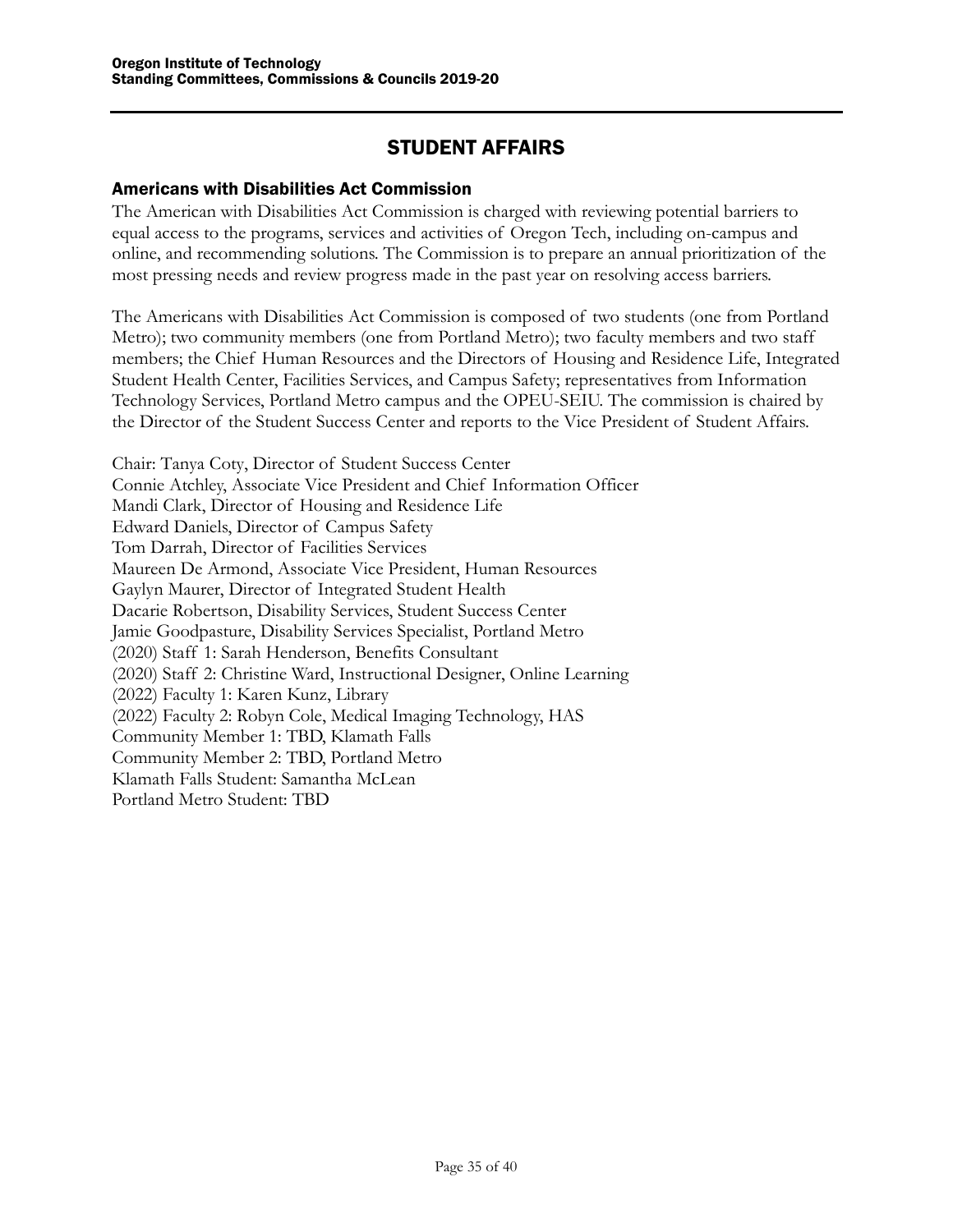## <span id="page-35-0"></span>Sexual Misconduct Commission

The Commission is charged with making recommendations to Oregon Tech administration and departments regarding outreach and education to reduce the incidents of sexual assault, domestic/dating violence and other sexual misconduct. The Commission is specifically tasked with: 1) student awareness and education about the types of sexual misconduct and prevention; 2) developing and monitoring an implementation plan for reporting and responding to sexual misconduct; and 3) assessing the effectiveness of these efforts.

Members include the Directors of the Integrated Student Health Center, Housing & Residence Life, Campus Life; an Athletic Representative; Chief Human Resources and Civil Rights Officer; three faculty members; two administrative staff; and four students. The chair is appointed by the Vice President of Student Affairs and the commission reports directly to the Vice President of Student Affairs.

Chair: Tanya Coty, Diversity/Title IX Officer Erin Foley, Vice President for Student Affairs Gaylyn Maurer, Director of Integrated Student Health Center Maureen De Armond, Associate Vice President, Human Resources Mandi Clark, Director of Housing and Residence Life Josie Hudspeth, Associate Director of Campus Life John Van Dyke, Athletic Director (2021) Faculty 1: Robyn Cole, Medical Imaging, ETM (2022) Faculty 2: Alishia Huntoon, Humanities and Social Sciences, HAS (2022) Faculty 3: Alla Powers, Library (2021) Staff 1: Kay Parrish, Office Specialist (2022) Staff 2: Brianna Schwenk, Academic Specialist, Student Success Center Student 1: Sally Sutton Student 2: Mason Wichmann Student 3: Braedon Ingalls Student 4: Oliver Voorhis Student 5: Zachary Johnsen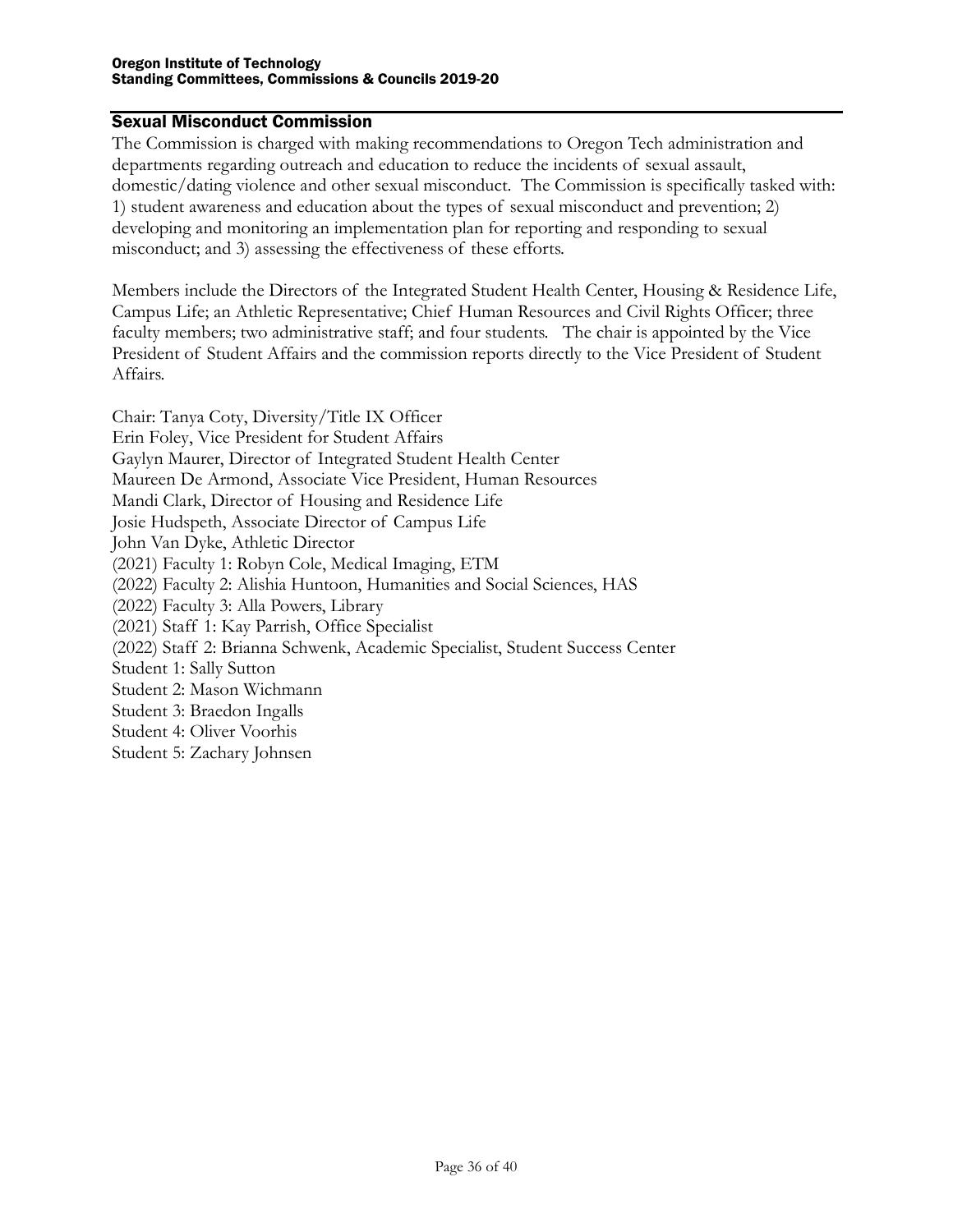#### <span id="page-36-0"></span>Student Hearing Commission

The functions of the Student Hearing Commission include: 1) provide an opportunity for communication between students and faculty members; 2) consider any campus-wide problems of student- faculty relationships and make recommendations to the appropriate dean; 3) conduct hearings for students whose conduct is not in keeping with the standards of the university as described in the Student Conduct Code; and/or 4) conduct hearings for students as a result of an unresolved academic grievance.

Membership of the Commission consists of at least eight faculty, with at least three from each college, at least three students (one from Portland Metro campus), and the Dean of Students who serves as an *ex officio* member. The President designates one of the faculty members to be the chair. A quorum (a majority of members, one of whom is a student) is needed to make recommendations.

(2021) Faculty 1: Chair: Christopher Caster, Medical Imaging Technology, HAS Erin Foley, Vice President for Student Affairs and Dean of Students, *ex officio* (2020) Faculty 2: Erin Cox, Civil Engineering, ETM (2022) Faculty 3: Pat Schaeffer, Management, ETM (2022) Faculty 4: Jared Emard, Management, ETM (2020) Faculty 5: Mason Terry, Electrical Engineering and Renewable Energy, ETM Portland Metro (2022) Faculty 6: Kamal Gandhi, Natural Sciences, HAS (2020) Faculty 7: Carmen Morgan, Management, ETM (2021) Faculty 8: Elise Donovan, Natural Sciences, HAS (2021) Faculty 9: Dibyajyoti Deb, Mathematics, HAS Klamath Falls Student 1: Jessica Santana Klamath Falls Student 2: Samantha Henkell Klamath Falls Student 3: Sally Sutton Klamath Falls Student 4: Mason Wichmann Portland Metro Student 1: Nashmy Luna Portland Metro Student 2: Dao Nguyen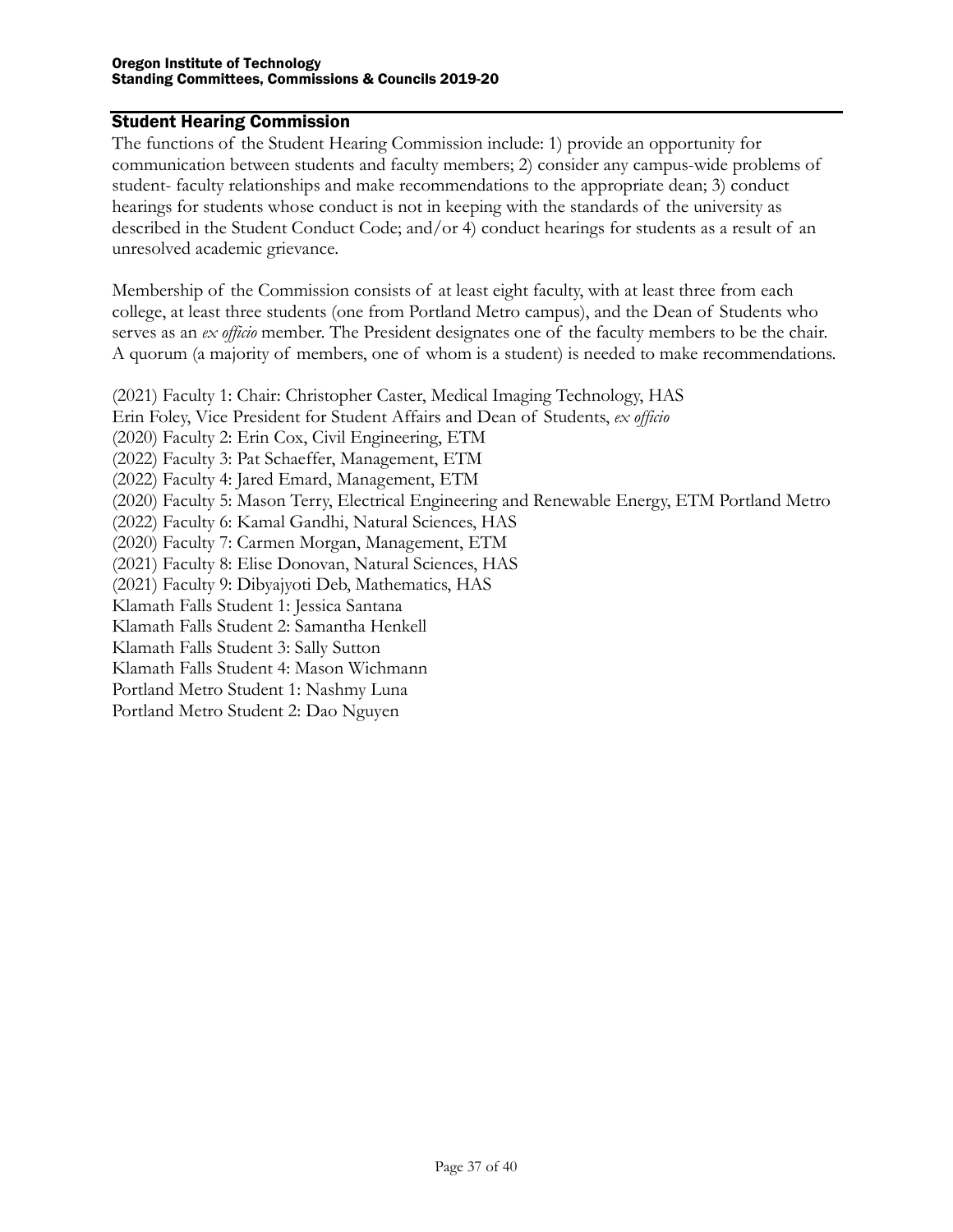#### <span id="page-37-0"></span>Title IX Task Force

The Title IX Task Force is charged with making recommendations to Oregon Tech administration and the President's Office regarding compliance with Title IX, the Clery Act, the Campus SaVE Act, and other laws and regulations surrounding gender equity in higher education. The Commission will: 1) review Oregon Tech's current policies and practices pertaining to Title IX, the requirements of relevant Federal/State Acts; 2) determine actions to address areas of noncompliance; 3) develop new policies and practices, where appropriate; 4) develop a plan for implementing best practices and new policies; 5) assist in establishing a Title IX Team by appointing deputy coordinators and ensuring appropriate training for the team; and 6) recommend training activities for the Oregon Tech campuses.

Members include the Vice President of Student Affairs; Associate Dean of Student Services - Portland Metro; the Chief Human Resources and Civil Rights Officer; the Directors (or designee) of Integrated Student Health Center, Housing & Residence Life, Campus Life, Campus Safety, Athletics, and Disability Services; and the Lead Deputy Title IX Coordinator, one faculty member from each College (HAS, ETM) and any others as determined by the chair.

Chair: Tanya Coty, Title IX Coordinator Erin Foley, Vice President for Student Affairs and Dean of Students Jolyn Dahlvig, Assistant Vice President for Student Services Maureen De Armond, Associate Vice President, Human Resources Gaylyn Maurer, Director of Integrated Student Health Center Mandi Clark, Director of Housing and Residence Life Josie Hudspeth, Associate Director of Campus Life Edward Daniels, Director of Campus Safety John VanDyke, Director of Athletics Tanya Coty, Director, Student Success Center Robert Melendy, Electrical Engineering and Renewable Energy, ETM Vanessa Bennett, Medical Imaging Technology, HAS Cliff Stover, Manufacturing and Mechanical Engineering Technology, ETM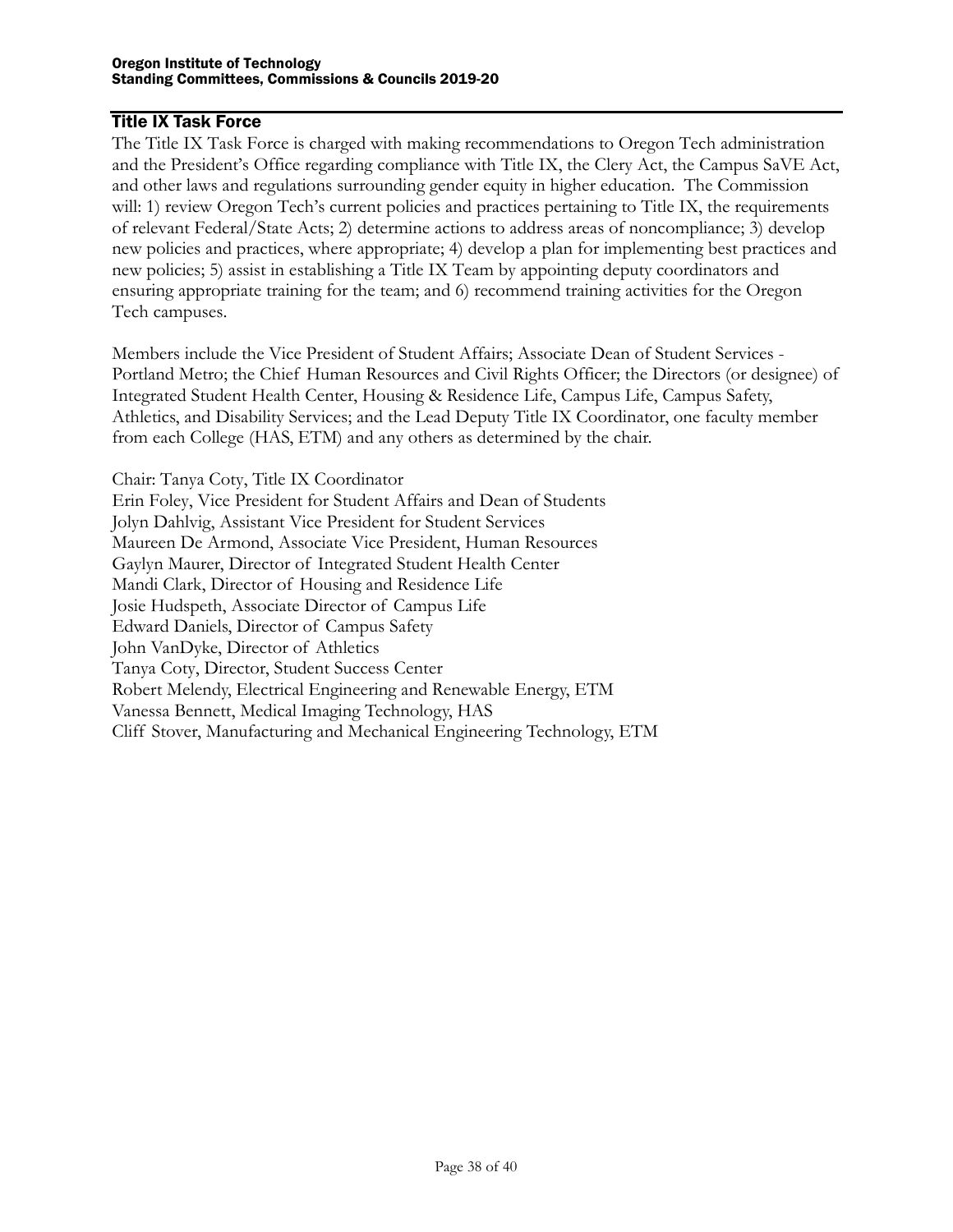#### <span id="page-38-0"></span>Traffic Commission

The responsibilities of the Traffic Commission are: 1) to establish equitable rules and regulations relative to traffic control on campus; 2) to distribute regulations governing traffic control on campus; 3) to establish means for enforcement and hear appeals of violations of traffic regulations; 4) to recommend means of improving traffic control and safe driving on campus; 5) to recommend maintenance and construction projects related to parking; and 6) to recommend to the Vice President for Finance and Administration parking fees and fines sufficient to support parking operations.

The Traffic Commission will designate members of its standing commission to act as Traffic Appeals Board members. Members are required to participate at least once on the Appeals Board during their Traffic Commission tenure. This Board renders decisions on the appealed citations based on State of Oregon statutes and the Oregon Tech vehicle regulations. The Board consists of one Oregon Tech faculty, one Oregon Tech staff member and one Oregon Tech student from the ASOIT officers.

The Vehicle Accident Review Committee is a sub-committee of the Traffic Commission. It is charged with reviewing all accidents involving state vehicles owned by Oregon Tech or driven by its employees. A determination is made as to the cause of each accident, whether it could have been avoided, and whether any further action should be taken. The Vehicle Accident Review Committee, when convened by the Director of Campus Safety, will be composed of selected members of the Traffic Commission and anyone else necessary to complete the investigation.

The Commission is comprised of three faculty, three administrative/classified staff, four students, representatives from Budget and Planning, and Facilities Services. The director of Campus Safety will serve as the chair. This Commission reports directly to the Vice President for Student Affairs and Dean of Students.

Chair: Edward Daniels, Director of Campus Safety Stephanie Pope, Assistant Vice President, Financial Operations Thom Darrah, Director of Facilities (2022) Faculty 1: Ryan Madden, Humanities and Social Sciences, HAS (2022) Faculty 2: Randy Shih, Manufacturing and Mechanical Engineering Technology, ETM (2022) Faculty 3: Lloyd Parratt, Natural Sciences, HAS (2022) Staff 1: Corey Murphy, Retention Services: Retention Coordinator-Texting (2020) Staff 2: Carl Agrifoglio, Network Analyst, Information Technology Services, PM Campus (2021) Staff 3: Alan Wallace, Analyst Programmer, Information Technology Services, Klamath Falls Klamath Falls Student 1: Mason Wichmann Klamath Falls Student 2: Cody Salerno Klamath Falls Student 3: Chris Knowlton Klamath Falls Student 4: Jason Farrell